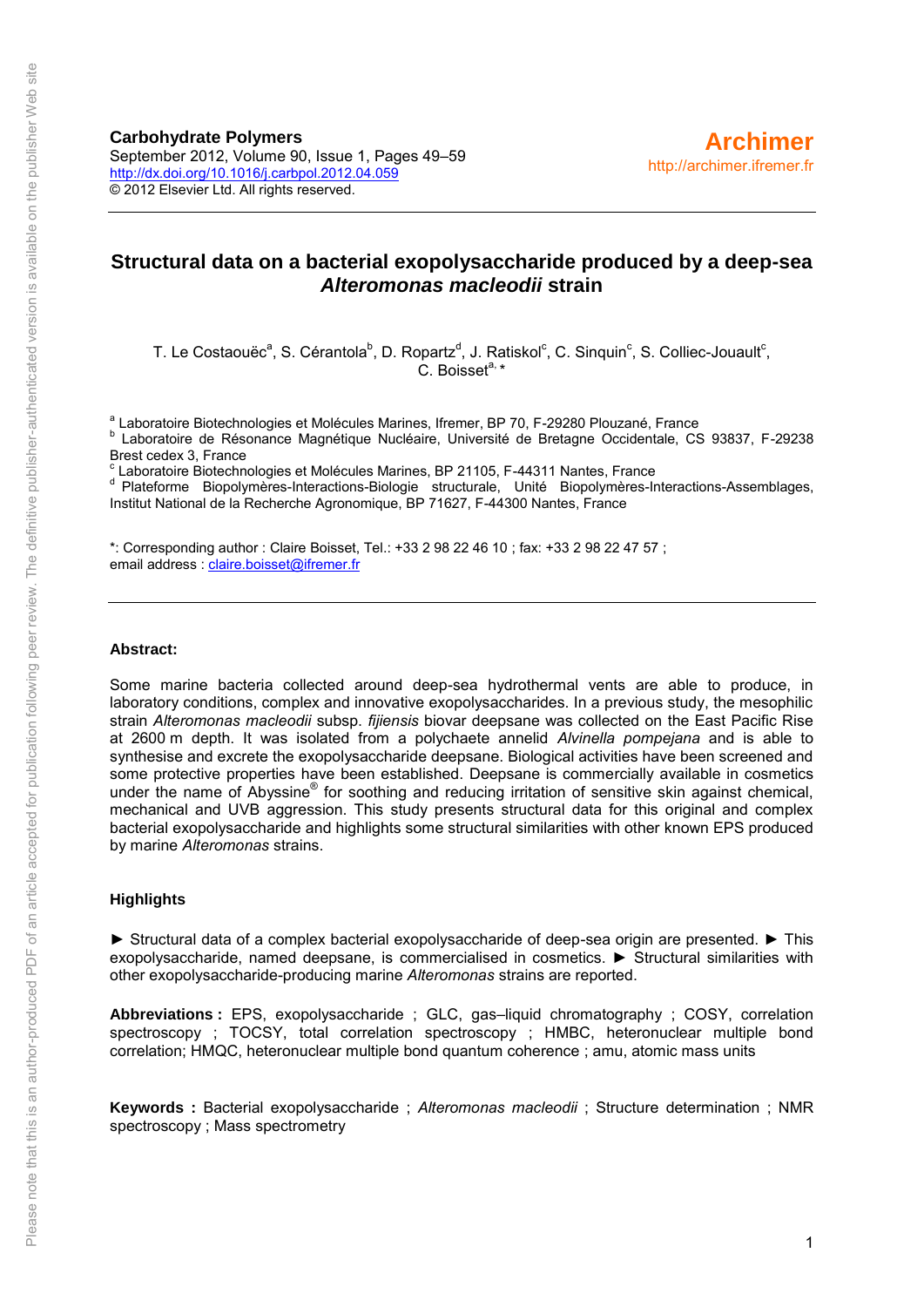# **1. Introduction**

Exopolysaccharides (EPS) are produced by various microorganisms, including proteobacteria as well as cyanobacteria and archaea. EPS-producing bacteria are widely present in marine ecosystems and can be isolated from the water column, sediments, animals, etc. Bacteria producing polymers with novel structures and innovative properties have been isolated in atypical environments, including extreme environments (Chi & Fang, 2005; Mancuso Nichols, Guezennec & Bowman, 2005). For example, deep-sea 2005; Mancuso Nichols, Guezennec & Bowman, hydrothermal vents are areas of active tectonics with diverse physico-chemical characteristics. Thermal gradients allow the development of psychrophilic, mesophilic and thermophilic microorganisms. In addition to these temperature gradients, the hydrothermal environment exposes organisms to high hydrostatic pressure and high concentrations of toxic elements such as heavy metals and sulphides (Grassle, 1987; Cambon-Bonavita, Raguenes, Jean, Vincent & Guezennec, 2002). Many bacteria living near hydrothermal vents are associated with other organisms (molluscs, worms, shrimp) and some can even produce exopolysaccharides under laboratory conditions. These bacteria primarily belong to genera *Vibrio, Alteromonas* or *Pseudoalteromonas* (Vincent, Pignet, Talmont, Bozzi, Fournet, Guezennec, Jeanthon & Prieur, 1994; Raguenes, Pignet, Gauthier, Peres, Christen, Rougeaux, Barbier & Guezennec, 1996, Raguenes, Christen, Guezennec, Pignet & Barbier, 1997a; Raguenes, Peres, A., Ruimy, Pignet, Christen, Loaec, Rougeaux, Barbier & Guezennec 1997b; Rougeaux, Guezennec, Carlson, Kervarec, Pichon, & Talaga, 1999; Cambon-Bonavita et al., 2002).

Marine bacterial exopolysaccharides have various physiological roles: they are involved in responses to environmental stress, in recognition processes and cell-cell interactions, in adherence of biofilms to surfaces (Weiner, Langille & Quintero, 1995). The relative importance of these roles depends on the environment in which the bacterium is located. In nature, most described functions have a protective role: the presence of a polysaccharide gel layer on the cell surface protects microorganisms from desiccation and predation by protozoa, or can have effects on diffusion properties (Dudman, 1977). For example, the polysaccharide gel layer can make the cell inaccessible to antibiotics. In addition, EPS can trap and concentrate nutrients, help locate and maintain exoenzymes and provide protection against heavy metals and other adsorbable toxins (Decho, 1990). In case of symbiosis, EPS have several key functions for the bacterial cell and/or its host: they create microenvironments for cell function, metabolism and reproduction. Finally, EPS secretions play an important role in the formation of cellular aggregates and the initiation of flocculation processes (Sutherland, 2002).

The EPS HYD657, named "deepsane", is produced and secreted by the strain *Alteromonas macleodii subsp. fijiensis* biovar deepsane (Cambon-Bonavita et al., 2002). This strain was collected in 1987, close to a hydrothermal vent located on the East Pacific Rise at 2600 m depth. It was isolated from a polychaete annelid *Alvinella pompejana* (Desbruyeres & Laubier, 1980). Screening of its biological properties has shown that this EPS effectively protects keratinocytes from inflammatory agents, such as interferon gamma (INF- $\gamma$ ). Protective effects have also been demonstrated on Langerhans cells, which are sensitive to ultraviolet attacks and play a major role in the human cutaneous immune defence system (Thibodeau & Takeoka, 2006). Deepsane has already found applications in cosmetics and is commercially available under the name of Abyssine® (patent PCT 94907582-4) for soothing and reducing irritation of sensitive skin against chemical, mechanical and UVB aggression.

Nevertheless, there are currently no data available on the structure of deepsane. This study presents structural data for this original and complex bacterial exopolysaccharide and highlights some structural similarities with other known EPS.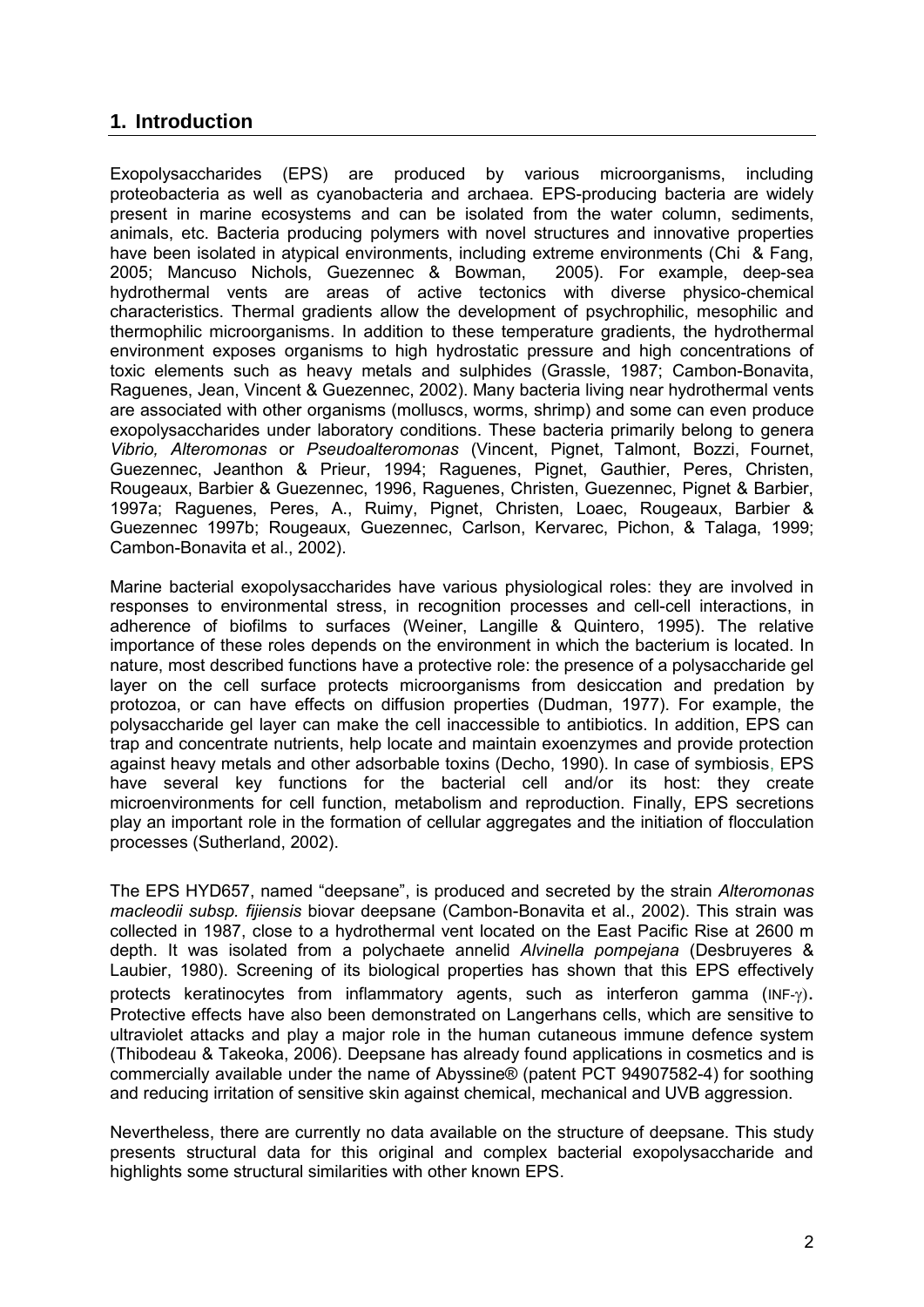# **2. Experimental**

## **2.1. Production, isolation and purification of HYD657 exopolysaccharide**

EPS HYD657 was extracted from the strain *Alteromonas macleodii* subsp. *fijiensis* biovar deepsane as described (Cambon-Bonavita et al., 2002). Briefly, EPS HYD657 was produced in a 20 L fermenter containing marine broth (30 g/L sea salts, 1 g/L yeast extracts, 5 g/L peptone) supplemented with glucose (30 g/L) at 28°C. The culture medium was inoculated at 10% (v/v) with a bacterial suspension in the exponential growth phase. The pH was adjusted and maintained at 7.2 by automatic addition of NaOH. The medium was oxygenated at 30 L/h with an agitation rate of 200 to 1100 rpm. After 50 h of fermentation, bacterial cells were removed from the culture medium by centrifugation (15,000  $\times$  q, 80 min). The supernatant containing the excreted EPS was then purified by filtration through a cellulose membrane (0.7 µm) and then by ultrafiltration (100 kDa) before being freeze-dried and stored at room temperature away from light and moisture.

## **2.2. Molecular characteristics**

#### 2.2.1. Molecular weight

The molecular weight of EPS HYD657 was determined by high-performance size-exclusion chromatography (HPSEC) using a three-angle light scattering detector, coupled with refractive index and specific refractive index increment dn/dc (MiniDAWNTM TREOS, Wyatt). Elution was performed on a PL-Aquagel-OH column (Varian, fractionation range  $\leq 10^7$  g/mol) with 0.1 M NH<sub>4</sub>OAc as the eluent. To calculate the molecular mass, the dn/dc value used was 0.145 mL/g. The polydispersity index was calculated from the Mw/Mn ratio.

## 2.2.2. Sulphate content

Elemental analysis was performed by the CNRS Microanalysis Facility (Gif-sur-Yvette, France). Sulphate content (sodium salt) was calculated from the sulphur analysis with the following equation: sulphate group =  $3.2 \times$  S%.

## **2.3. Monosaccharide analysis**

The molar ratio of monosaccharides was determined according to Kamerling, Gerwig, Vliegenthart & Clamp (1975) modified by Montreuil, Bouquelet, Debray, Fournet, Spik, & Strecker, (1986). The exopolysaccharide was hydrolysed by 3 M MeOH/ HCl at 100°C for 4 h, followed by re-N-acetylation with  $Ac<sub>2</sub>O$  overnight at room temperature. The methyl glycosides were converted to their corresponding trimethylsilyl derivatives. Separation and quantification of the per-*O*-trimethylsilyl methyl glycosides were performed by gas-liquid chromatography (GLC) using a Thermo-Finnigan system equipped with a CP-SIL 5 CB capillary column (0.32 mm x 60 m). The trimethylsilyl derivatives were analysed using the following temperature program: 50°C for 1 min,  $50^{\circ}$ C $\rightarrow$ 120°C at 20°C/min, 120°C $\rightarrow$ 250°C at 2°C/min, 250°C for 5 min.

The absolute configuration of the sugar residues was established from native and carboxylreduced polysaccharides, by GLC analysis of the derived trimethylsilylated (S)-2 butylglycosides and comparison of their retention times with reference compounds (Gerwig, Kamerling & Vliegenthart, 1978). The derived butylglycosides were separated using the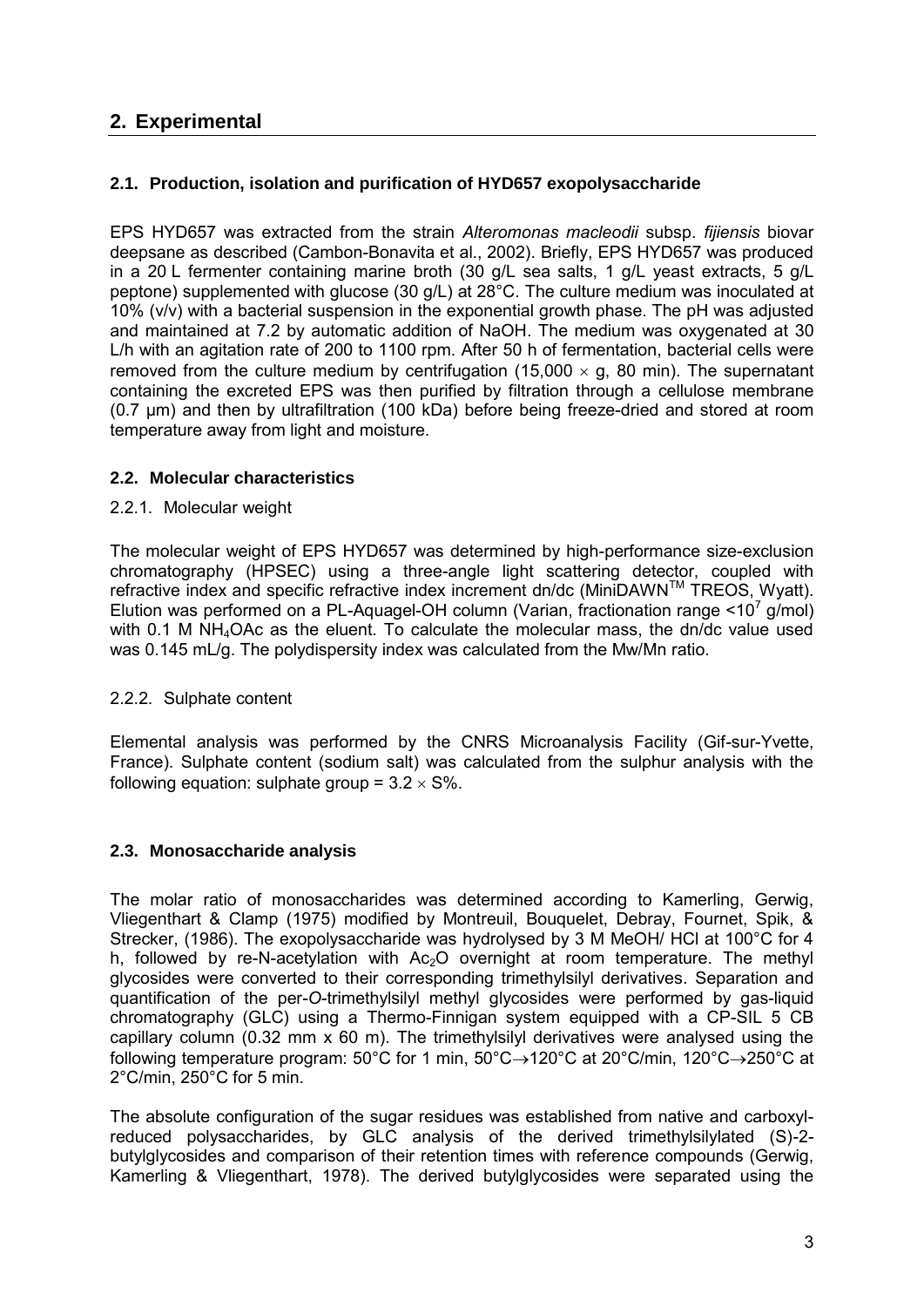following temperature program:  $50^{\circ}$ C for 1 min,  $50^{\circ}$ C $\rightarrow$ 135°C at 20°C/min, 135°C $\rightarrow$ 200°C at 1°C/min.

# **2.4. Methylation analysis**

Glycosyl-linkage positions were determined as described (Hakomori, 1964). Hydroxyl groups were methylated using the lithium dimethylsulfonyl as the anion and methyl iodide in Me<sub>2</sub>SO (Blakeney & Stone, 1985; Kvernheim, 1987). The methylated compounds were recovered using SepPak C18 cartridges (Waeghe, Darvill, Mcneil, & Albersheim, 1983). The permethylated products were carboxyl-reduced by treatment with lithium triethylborodeuteride for 2 h at room temperature (York, Darvill, Mcneil, Stevenson & Albersheim, 1985). The methylated products were then hydrolysed in 2 M TFA for 2 h at 120 $^{\circ}$ C, then reduced with NaBD<sub>4</sub> in a NH<sub>4</sub>OH solution for 30 min at 80 $^{\circ}$ C, and finally acetylated with  $Ac_2O/pyr$  (1:1, v:v) for 30 min at 120 $^{\circ}$ C. GLC-mass spectrometry (MS) was performed on an Agilent instrument fitted with a CP-SIL 5 CB capillary column (0.25 mm x 60 m). The temperature program was 50°C for 1 min,  $50^{\circ}C \rightarrow 170^{\circ}C$  at 20°C/min, 170°C $\rightarrow$ 240°C at 4°C/min, 240°C for 10 min. Ionisation was carried out in electron impact mode (EI, 70 eV).

## **2.5. Smith degradation**

Oligosaccharides were generated by Smith degradation (Goldstein, 1965). Briefly, 50 mg of exopolysaccharide was oxidised with 50 mL of 50 mM NaIO<sub>4</sub> at  $4^{\circ}$ C. After 5 days in the dark, the excess of oxidant was destroyed by the addition of ethylene glycol. The oxidised polysaccharide solution was reduced with 10 mL of NaBH<sub>4</sub> (15 mg/mL in EtOH:H<sub>2</sub>O 9:1, v:v), dialysed against distilled water for 48 h (6000-*8000* Mw cut-off) and freeze-dried. 30.5 mg of the reduced product (reaction rate of 61% w/w) was hydrolysed with acetic acid (1.5 %) for 2 h at 100°C, neutralised by co-evaporation with methanol and freeze-dried again. 29.5 mg of the obtained products (reaction rate of 59% w/w) were fractionated on a Bio-Gel P2 column (Bio-Rad, 1.6 x 100 cm) at a flow rate of 0.15 mL/min with 0.1 M  $NH<sub>4</sub>OAC$  as the eluent.

## **2.6. Electrospray mass spectrometry**

The samples were analysed by negative mode ESI-ITMSn using a LCQ Advantage ion trap mass spectrometer (Thermo Fisher, USA) to get structural information. They were diluted in MeOH/H<sub>2</sub>O (50:50, v:v) to a final concentration of 100  $\mu$ g/mL. Sample introduction was performed at a flow rate of 2.5 µL/min. Nitrogen was used as sheath gas (20 arbitrary units). The MS analyses were carried out using automatic gain control conditions, with a typical needle voltage of 4 kV and a heated capillary temperature of 200°C. For MSn experiments, collision energies were adjusted between 25 and 35% (normalised values) for each sample in order to optimise the signal and obtain the maximal amount of structural information from the selected ion. The activation time was set at 30 ms and 20 scans were accumulated for final analysis. The instrument was calibrated using tri-galacturonic acid at 20 ppm.

## **2.7. NMR spectroscopy**

Samples were deuterium-exchanged three times by freeze-drying in 99.99%  $D_2O$ . Native EPS HYD657 was ball-milled for 15 min before the deuterium exchanges. NMR experiments were carried out on EPS HYD657 and oligosaccharides at 70°C and 25°C, respectively,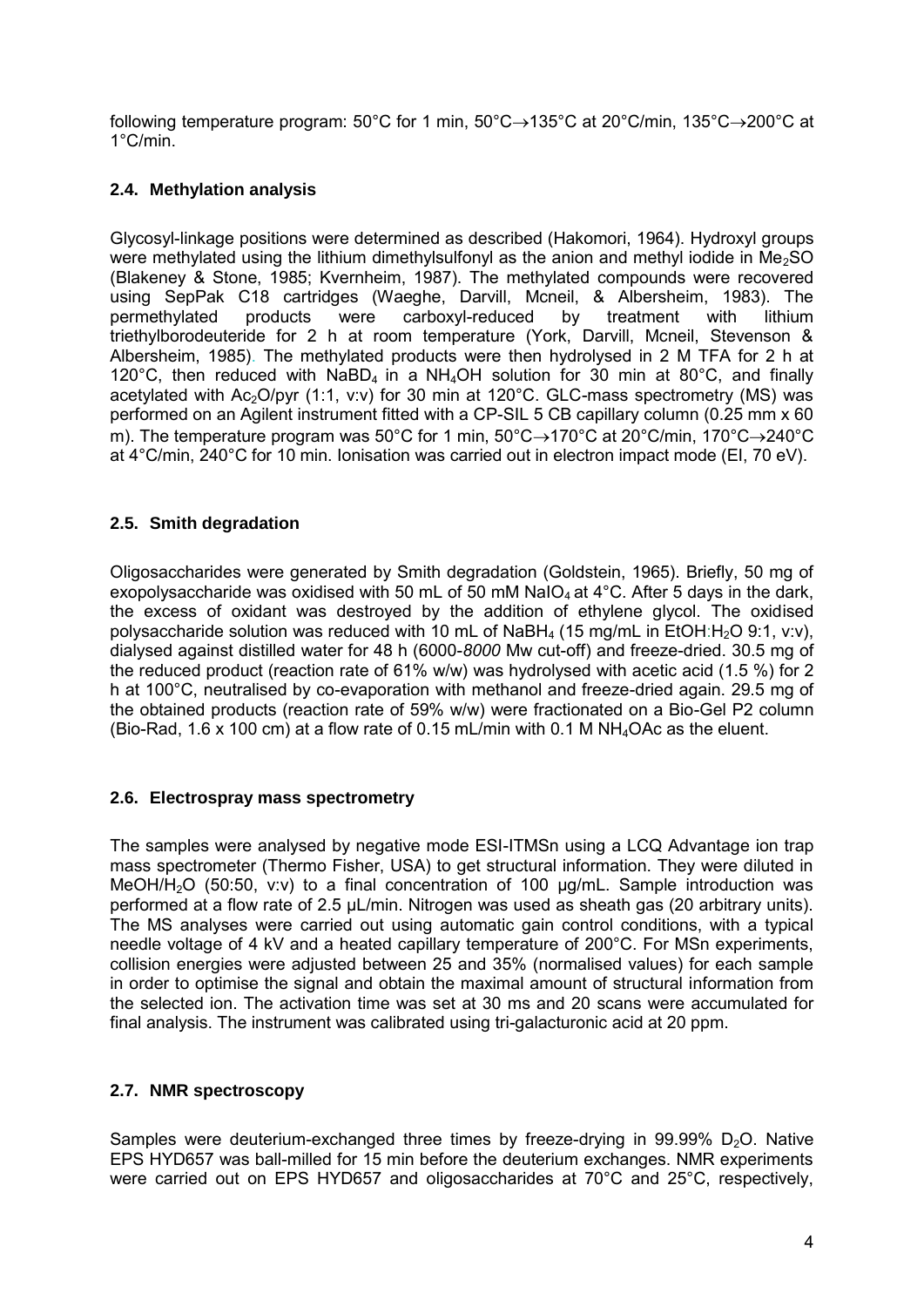using a Bruker DRX-500 spectrometer and a Bruker AVANCE 500 spectrometer equipped with an indirect 5 mm triple resonance cryoprobe TCI  ${}^{1}$ H/ ${}^{13}$ C/ ${}^{15}$ N (SD-2 oligosaccharide only). Chemical shifts were expressed in ppm relative to TSP used as a chemical shift reference at 0 ppm. Assignments of signals were based on COSY, TOCSY, HMQC and HMBC experiments. A mixing time of 100 ms was used in the TOCSY experiment.

# **3. Results**

## **3.1. Native exopolysaccharide**

#### 3.1.1. Compositional analysis

Deepsane was obtained by high-speed centrifugation and ultrafiltration of the culture supernatant of *Alteromonas macleodii* subsp. *fijiensis* biovar deepsane. HPSEC indicated that deepsane is a high-molecular-weight polymer of 1.1  $\times$  10<sup>6</sup> g/mol with a polydispersity Index of 1.3. Elemental analysis revealed a sulphate content of 7.5% (w/w). The protein amount present in the deepsane sample was found to be only 1% (w/w), indicating that the EPS was relatively pure.

The glycosyl residue composition, determined by GLC analysis of trimethylsilyl derivatives after methanolysis, was determined from five experiments carried out in triplicate and calculated in molar ratios relative to fucose. Deepsane was found to be composed of seven different types of monosaccharides: fucose, rhamnose, glucose, galactose, mannose, glucuronic acid and galacturonic acid at a molar ratio of 1.0:2.5:2.6:5.9:1.4:2.0:1.9. Two additional unidentified peaks were attributed to a substituted sugar with a non-osidic substituent (results not shown).

The absolute configuration of the monosaccharides in the polysaccharide was determined from the formation of trimethylsilylated (S)-2-butyl glycosides and from GLC analysis. Glucose, galactose, mannose, glucuronic acid and galacturonic acid were in the D configuration, whereas fucose and rhamnose residues were in the L configuration.

#### 3.1.2. Methylation analysis

The results of the methylation analysis of deepsane are indicated in molar ratios relative to 3 linked galactopyranosyl (Table 1). Seven different residues were observed and were consistent with the GLC composition analysis. Methylation analysis indicated that there were many different types of terminal, mono- and disubstituted residues, suggesting that deepsane has a complex structure.

The most abundant residues were 3-linked and 4-linked galactopyranosyl, terminal and 3 linked rhamnopyranosyl and 4-linked glucopyranosyl. Uronic acid residues were also identified, such as terminal, 3-linked and especially 4-linked glucopyranosiduronic acid, but 3,4-disubstituted galactopyranosiduronic acid was also observed. The presence of disubstituted residues, e.g. 3,4-linked rhamnopyranosyl or 2,3-linked manopyranosyl, and terminal residues (fucose, rhamnose, glucose, galactose and glucuronic acid) revealed branch points and/or substitutions with non-osidic components. In particular, a 3-*O*-lactylhexopyranosiduronic acid was identified.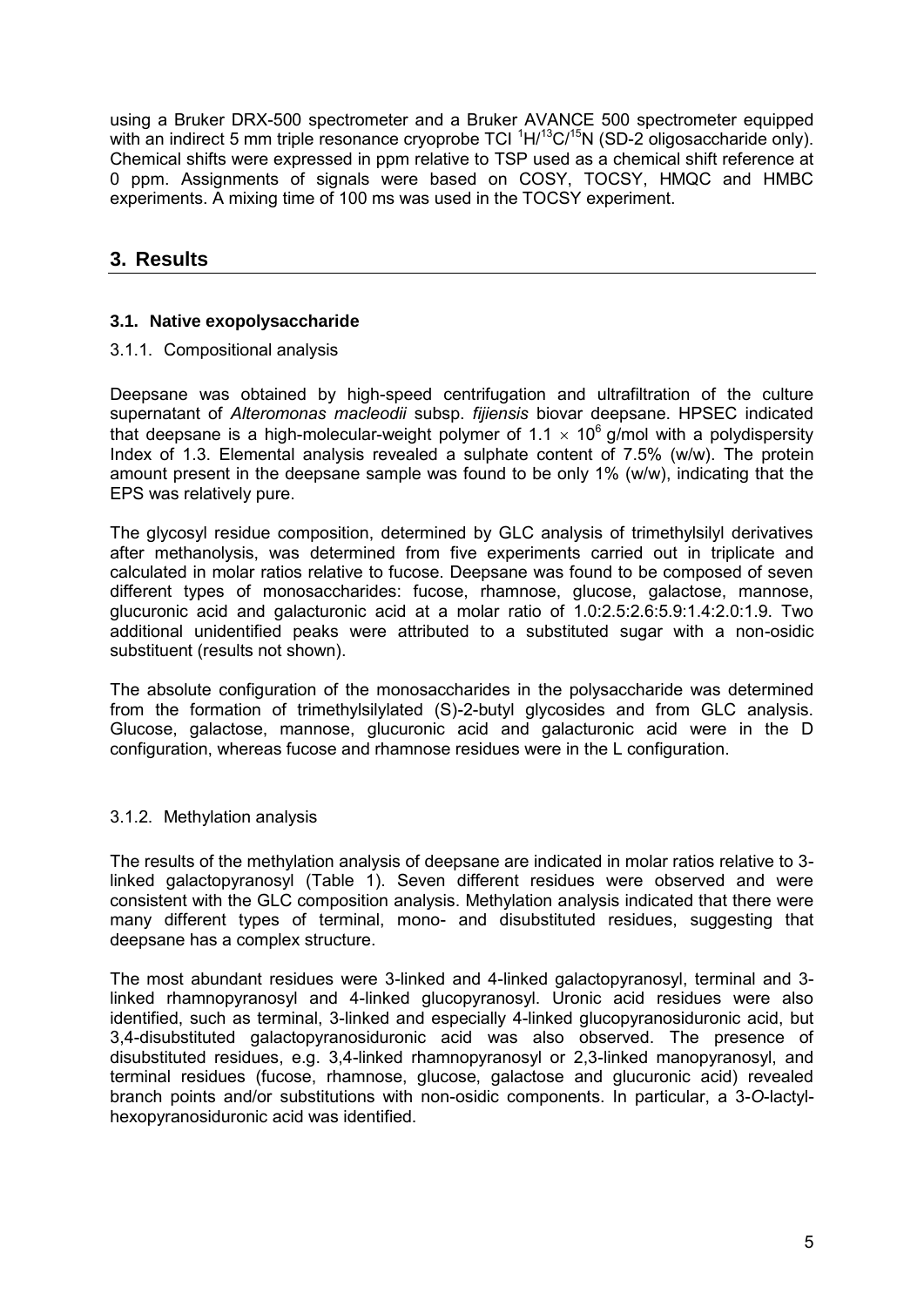#### 3.1.3. NMR Analysis

NMR analyses of native deepsane showed the presence of methyl signals in the 1-1.5 ppm region. Some were assigned to fucose and rhamnose residues, while others were identified as methyl signals of non-osidic substituents. The 1D proton (Figure 1) and 2D COSY, HMQC, HMBC (not shown) NMR analyses of native deepsane, recorded at 70°C after 15 min ball-milling, allowed to identify two different types of non-osidic substituents: lactyl and pyruvyl.

HMBC spectra showed that the single signal at 1.5 ppm was correlated with a carbon signal at 28 ppm, suggesting its methylic nature. No correlation of the 1.5 ppm signal with other protons was observed in COSY, but HMBC analysis revealed correlations of the methyl proton with the carbon at 178.3 ppm of a carboxylic group and with the acetalic C-2 at 103.8 ppm. Taken together, these results suggest a pyruvyl group. The doublet signal at 1.43 ppm correlated with the carbon at 22 ppm was assigned to the methyl proton of a lactate moiety. The COSY and HMBC spectra showed correlations between methyl protons and H-2 at 4.35 ppm and between methyl protons and the carboxylic group at 184.8 ppm, respectively. The doublet at 1.43 ppm was also correlated with the downfield-shifted C-2 at 81.5 ppm, indicating the branch point of the ether-linked substituent to a glycosidic moiety. NMR analyses of native deepsane provided some information on the presence and nature of nonosidic substituents. However, insufficient resolution prevented the assignment of all spin systems and the elucidation of the complete structure. Different chemical methodologies have been tested to obtain low molecular weigh fractions i.e. acid hydrolysis, autohydrolysis, free-radical depolymerisation, lithiun degradation and mild acid hydrolysis, as well as different fractionnation conditions. Due to the complexity of such exopolysaccharide, response to those methods were either obtention of mono- and di-saccharides either too complex fractions with low-NMR resolution. Thus, the Smith degradation appears to be the most relevant method to start deeper structural analysis of Deepsane. Consequently, further structural analyses were carried out with lower molecular weight fractions obtained by Smith degradation.

## **3.2. Structural analysis of oligosaccharides**

After Smith degradation of 50 mg of the native exopolysaccharide, 29.5 mg of a mixture of oligosaccharides were obtained with a final reaction rate of 59% w/w. These products were purified by SEC on a Bio-Gel P2 resulting in the recovery of nine fractions of oligosaccharides with a total mass of 16.8 mg with the hydrolysis rate of 33% w/w. Some fractions containing oligosaccharides, named SD-1, SD-2 and SD-3, were characterised by GLC analysis of the trimethylsilyl derivatives, ion trap electrospray MS in negative mode and 1-D and 2-D NMR experiments (1H, 13C, COSY, TOCSY, HMQC, HMBC).

#### 3.2.1. Oligosaccharide SD-1

The analysis of the monosaccharides from the SD-1 fraction was performed by GLC analysis of the trimethylsilyl derivatives after methanolysis. The analysis indicated the presence of galactose (Gal), erythronic acid (EryA) and two unidentified peaks previously attributed to a monosaccharide with a non-osidic substituent in the analysis of the native EPS (see section 3.1.1).

The SD-1 fraction was analysed by MS with electrospray ionisation in negative mode and an ion trap for detection, allowing MSn analysis. Several fragments were generated when the major parent ion of the SD-1 oligosaccharide [M-H] at m/z 545.2 was analysed by tandem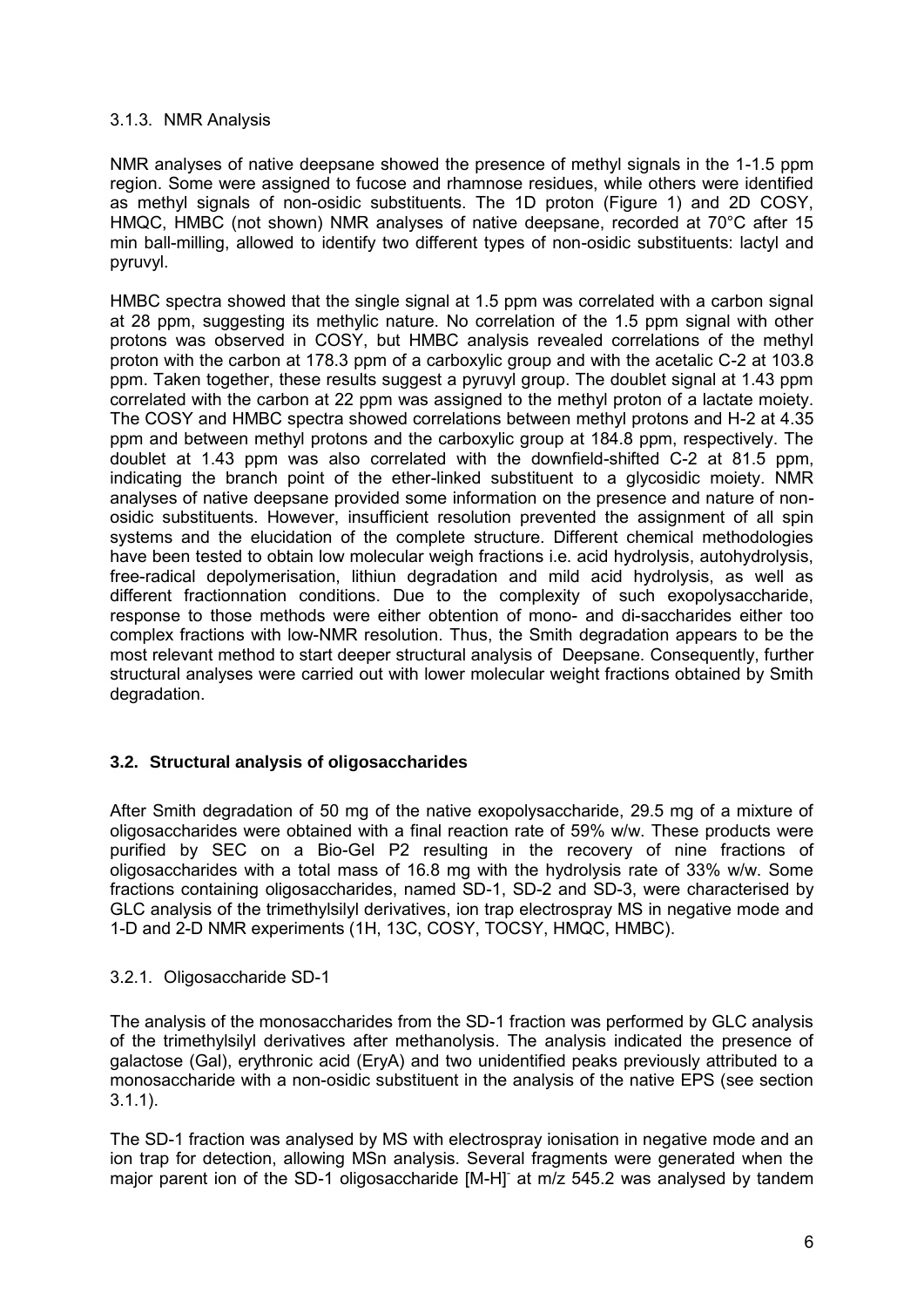MS (MS/MS) (Figure 2A). The ions [M-118-H] at m/z 427.2 and [M-72-H] at m/z 473.2 corresponded to the loss of a uronic tetritol and a lactyl group, respectively. Other observed ions corresponded to the loss of uronic tetritol and hexose for m/z 265.1 and of a lactyl group and uronic hexose for m/z 297.2. These data helped elucidate the sequence proposed in Figure 2A. Furthermore, in light of the GLC results, the uronic tetritol was assigned to erythronic acid and the hexose to galactose.

The SD-1 fraction was also submitted to 1-D and 2-D NMR analysis. Most of the proton chemical shifts for each spin system were assigned by inspecting the COSY and TOCSY contour plots and the <sup>13</sup>C resonances were assigned based on inspection of the HMQC plot. The chemical shifts for each spin system are reported in Table 2. The  $^{13}$ C NMR spectrum revealed two signals in the anomeric region, at  $\delta$  106.4 for residue A and 102 for residue B; and, based on HMQC experiment, these two anomeric carbons were correlated with two anomeric protons at 4.72 for A and 5.22 for B, respectively (spectrum not shown).

#### 3.2.1.1 Residue A

Based on the observed  ${}^{3}J_{H1,H2}$  value of 7.3 Hz and chemical shifts, the  $\beta$  anomeric form was allocated to this residue. The spin system of residue A was characterised by the absence of H-6 signals. An intra-residue correlation was observed in the HMBC spectrum between the H-5 and the carbon of a carboxyl group at 178.1 ppm (not shown). Based on the chemical shifts, signal multiplicity and the results of monosaccharide analysis by GLC, residue A was assigned to a glucuronic acid (GlcA). The downfield shift of C-3 at 86.9 ppm (Table 2) indicated that this position had been substituted. Thus, the residue corresponded to  $\rightarrow$ 3)- $\beta$ - $GlcA(1)$ .

#### 3.2.1.2. Residue B

Residue B was assigned to a galactose. Combining the observed  ${}^{3}J_{H1,H2}$  value (3.5 Hz) and chemical shift values, an α anomeric form was allocated to this residue. The low-field shift of C-3 (82.3 ppm) indicated a linkage point, this residue being a unit of  $\rightarrow$ 3)-α-Gal(1 $\rightarrow$ .

## 3.2.1.3. Residue C.

This residue did not present any anomeric signals and was an aglycon. An intra-residue correlation was observed in the HMBC spectrum between the H at 4.42 ppm and the carbon of a carboxyl group at 179.7 ppm (not shown). Chemical shifts, signal multiplicity and results of monosaccharide analysis led to the identification of erythronic acid (EryA). This erythronic acid was also present in lactone form in another eluted fraction corresponding to a similar SD oligosaccharide, differing only by the aglycon moiety. According to the downfield shift of C-2 (83.4 ppm), the linkage was on position 2. This residue corresponded to  $\rightarrow$ 2)-EryA, derived from an oxidised 4-substituted glucuronic acid, followed by the hydrolysis of the acetal linkage of the sugar oxidised during the Smith degradation.

## 3.2.1.4. Lactyl group (Lac)

The oligosaccharide <sup>1</sup>H NMR spectrum showed a doublet signal at 1.42 ppm and the <sup>13</sup>C NMR spectrum showed a signal at 21.3 ppm which were both assigned to the methyl signal of a lactate moiety. The presence of a carboxyl group in this substituent was indicated by the <sup>13</sup>C signal at 183.8 ppm correlated with the H-2 at 4.35 ppm in the <sup>1</sup>H, <sup>13</sup>C HMBC spectrum (signals not shown).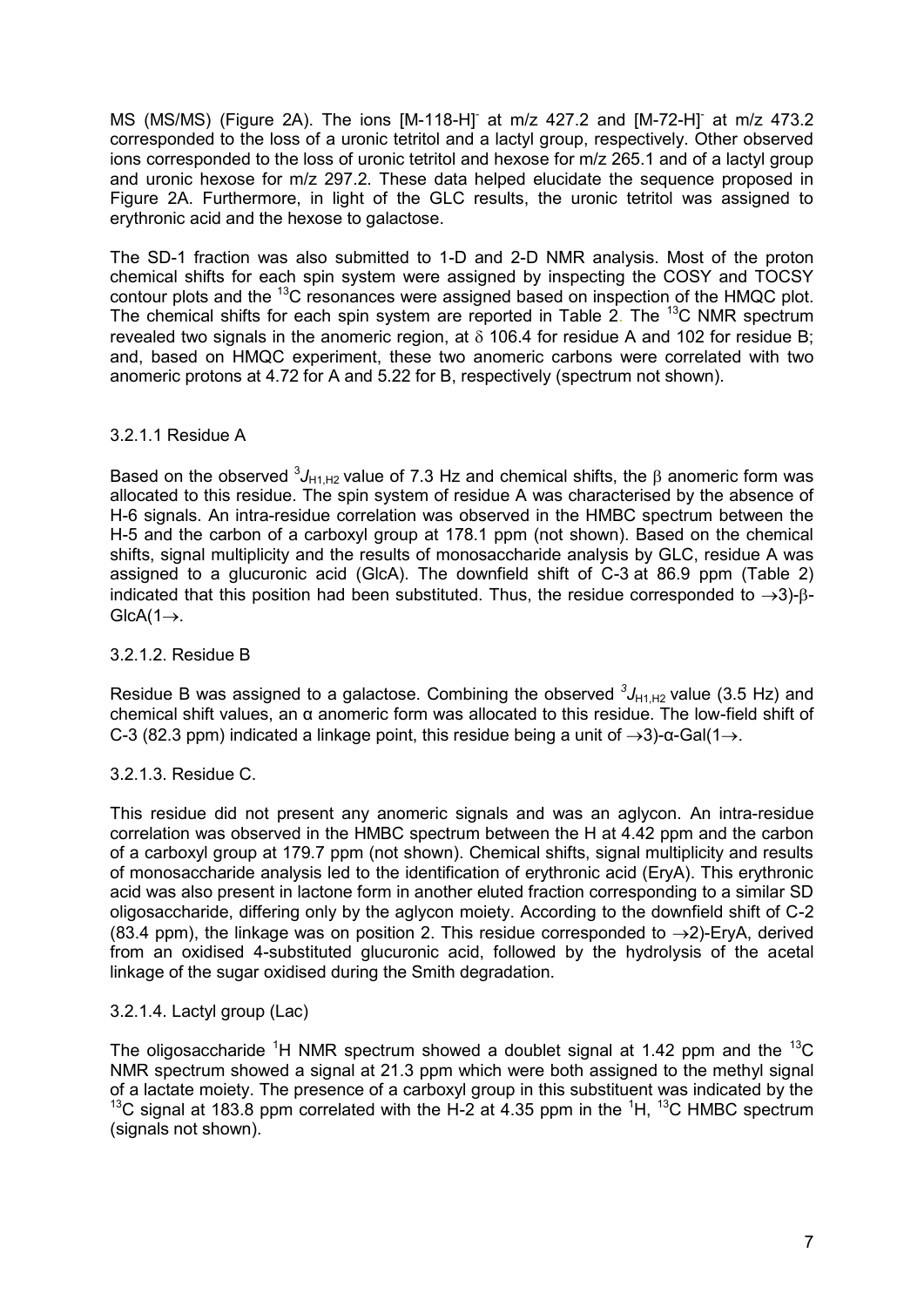#### 3.2.1.5 Inter-residue correlations

The HMBC spectrum (Fig. 3) indicated a correlation between H-2 Lac and C-3 A, but also H-3 A and C-2 Lac, thus demonstrating the location of the lactyl group with an ether linkage at position 3 of glucuronic acid. This SD-1 oligosaccharide contained a unit of 3-O-lactyl-Bglucuronic acid.

Inspection of the HMBC plot indicated other interesting inter-residue connectivities (Figure 3). In particular, the H-1 of residue A connected to C-3-B and H-3-B connected to C-1-A, thus establishing the following sequence:  $A-(1\rightarrow3)$ -B. The HMBC spectrum showed another interresidue connection between H-1-B and C-2-C and between H-2-C and C-1-B. The data confirmed and completed the MS results, showing that SD-1 has the following structure: Lac-  $(2\rightarrow3)$ -B-GlcA-(1 $\rightarrow$ 3)- $\alpha$ -Gal-(1 $\rightarrow$ 2)-EryA, with 2-linked erythronic acid originating from a 4linked glucuronic acid residue.

#### 3.2.2. Oligosaccharides SD-2 and SD-3

Two additional eluted fractions were analysed and revealed the same oligosaccharide named SD-2 in two different forms. The GLC monosaccharide analysis of the SD-2 oligosaccharide indicated the presence of galacturonic acid (GalA) and threitol (Thre).

The negative mode MS/MS spectrum of the ion [M-H] m/z 377.2 from the first SD-2 fraction indicated losses corresponding to a sulphate group and a tetritol moiety. The fragmentation pattern showed the linkage of a sulphate group to a hexuronic acid (not shown). According to the GLC results, the uronic hexose was attributed to galacturonic acid and the tetritol to threitol. The MS/MS spectrum of the ion [M-H] m/z 419.1 from the second SD-2 fraction showed the same fragmentation pattern, with a loss of 164 atomic mass units (amu) corresponding to an unknown compound instead of the loss of tetritol (results not shown). This 164 amu loss was assigned to deoxyhexose or to hydroxyethylidene-tetritol.

The two last eluted fractions that were analysed revealed an oligosaccharide named SD-3, also present in two different forms as was SD-2. The monosaccharide analysis of the SD-3 oligosaccharide indicated the presence of galacturonic acid (GalA), threitol (Thre) and glucose (Glc).

MS/MS analysis of ion [M-H]<sup>-</sup> m/z 539.2 from the first SD-3 (Figure 2B) showed the ion m/z 377.2, already observed in the SD-2 fraction as [M-H], but now resulting from a loss of hexose [M-162-H]. The SD-3 fragmentation pattern showed the same sequence as SD-2, but included an additional hexose at the non-reducing end of the hexuronic acid. In light of results from the GLC analysis, the hexose was attributed to glucose. Similar to the SD-2 oligosaccharide, the MS/MS analysis of the second SD-3 eluted fraction showed the presence of a compound with the loss of 164 amu (results not shown).

As in the characterisation of SD-1 oligosaccharides, most of the proton and carbon chemical shifts were assigned by inspecting 1D and 2D NMR plots ( ${}^{1}$ H,  ${}^{13}$ C, COSY, TOCSY, HMQC, HMBC) and are presented in Table 2 and Table 3 for the SD-2 and SD-3 oligosaccharides, respectively.

#### 3.2.2.1. Residue D

The  ${}^{3}J_{H1,H2}$  value (< 4 Hz) and chemical shifts allocated an  $\alpha$  anomeric form to this residue. This spin system did not show any H-6 signals and an intra-residue correlation was observed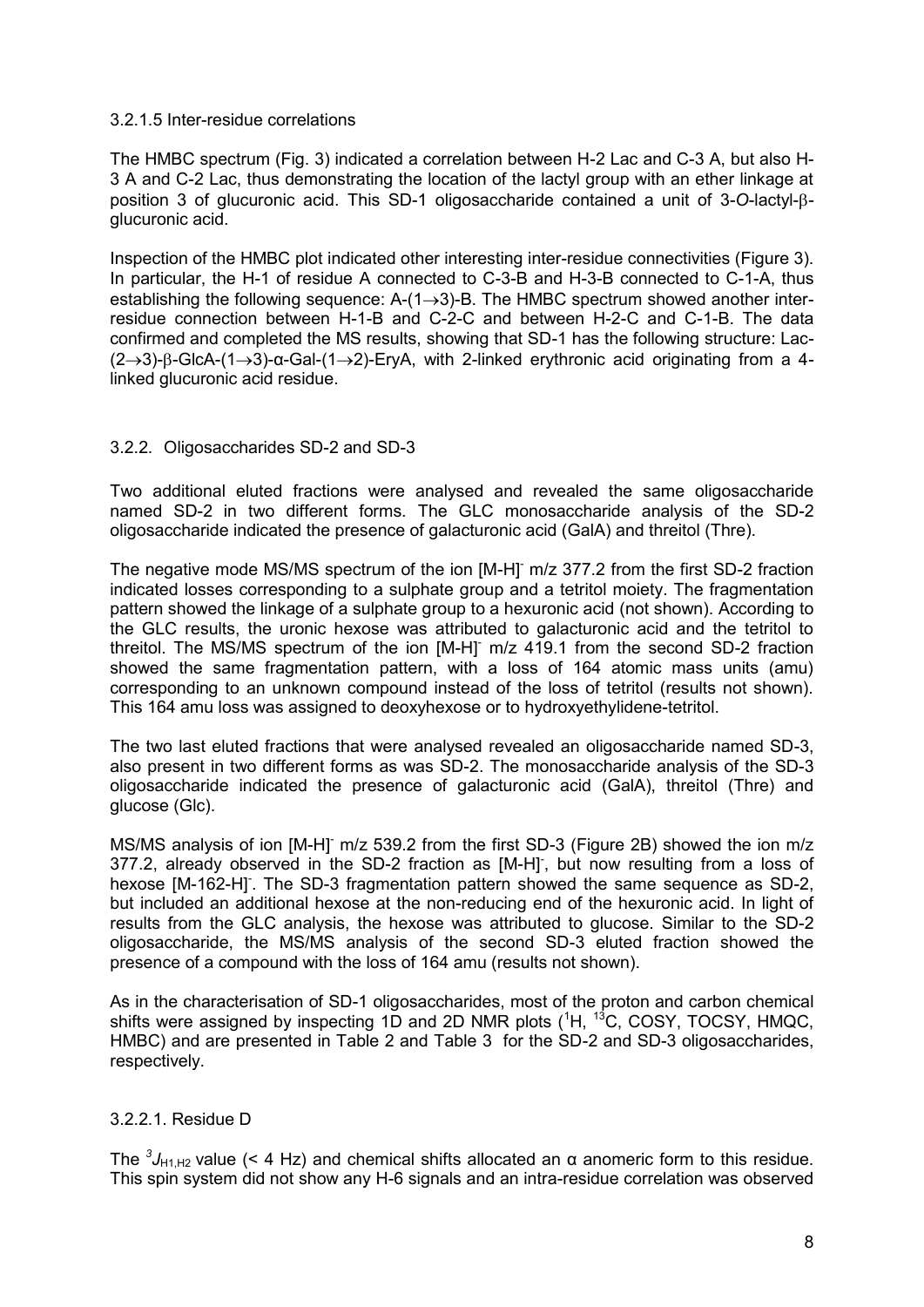in the HMBC spectrum between the H-5 and the carbon of a carboxylic group (not shown), indicating the uronic acid nature of this residue. Results from the GLC analysis and H-4 signal multiplicity led to the attribution of a galacturonic acid. No carbon downfield shifts were observed, identifying a terminal non-reductive position for this residue:  $\alpha$ -GalA-(1 $\rightarrow$ ).

The chemical shifts of SD-3 showed the same residue as in the SD-2 oligosaccharide with the C-4 at 82.9 ppm in the SD-3 oligosaccharide, instead of the C-4 at 73.8 ppm in SD-2 (Table 3), indicating a substitution point in the C-4 position of the α-galacturonic acid residue in SD-3. Thus, residue D corresponded to  $\rightarrow$ 4)-α-GalA-(1 $\rightarrow$ .

#### 3.2.2.2. Residue E

For the first analysed SD-2 and SD-3 fractions, an erythritol or threitol spin system was identified (Table 2 and 3). Results from the monosaccharide composition analysis assigned a threitol to this residue. The low-field shift of C-2 indicated that this carbon was involved in glycosidic linkage, this residue being a 2)-Threitol generated from a 4-linked galactose by Smith degradation.

#### 3.2.2.3. Residue E'F

The residue named E seemed to exist in another form (E'). Furthermore, residue F showed a triplet signal at 5.05 ppm which was correlated with an acetalic carbon at 106 ppm according to the HMQC spectrum. The hypothesised E'F structure was formulated combining SD-2 and SD-3 mass spectrometry and NMR spectra. Chemical shifts (Table 2 and 3 for SD-2 and SD-3, respectively), J-mod <sup>13</sup>C, HMQC (not shown), TOCSY (Figure 4) and inspection of HMBC results (not shown) all suggest the presence of a hydroxyethylidene-threitol. Threitol or 3.4-*O*-(2'-hydroxyethylidene)-threitol at the reducing end were consistent with the hypothesis of a hydroxyethylidene-tetritol residue to explain the 164 amu loss in the MS analysis. Similar residues have been described (Gorin & Spencer, 1965; Gorin & Eveleight, 1970; Richards et al*;*, 1989), where both threitol (E) and hydroxyethylidene-threitol (E'F) residues originate from a polyalcool formed during the Smith degradation of a 4-linked galactose residue, the formation of hydroxyethylidene is sometimes observed. In particular, 3,4-*O*-(2' hydroxyethylidene)-tetritol formation, as observed in the SD-2 and SD-3 oligosaccharides, have been already observed in residues with an α configuration (Gorin & Spencer, 1965). Given these data, we suggest that the initial residue is  $\rightarrow$ 4)-α-Gal-(1 $\rightarrow$ .

#### 3.2.2.4. Residue G

Residue G was assigned to a  $\beta$ -Glc(1 $\rightarrow$  in light of the results from the GLC monosaccharide analysis, signal multiplicity, the  ${}^{3}J_{H1,H2}$  value (> 7 Hz) and chemical shifts (Table 3, Fig. 4).

Residue D might be linked to E and E' in each of the fractions as shown in the HMBC spectrum where inter-residue correlations were observed between the H-1 D and the C-2 E or E' and vice versa (not shown). According to the SD-3 HMBC spectrum, an additional correlation was observed between H-1 G and C-4 D and between H-4 D et C-1 G, indicating a substitution of the  $\alpha$ -galacturonic acid on position 4 with  $\beta$ -glucose (not shown).

These results led us to propose the following initial structure:  $\alpha$ -GalA-(1->4)- $\alpha$ -Gal-(1-> and  $\beta$ -Glc-(1 $\rightarrow$ 4)-α-GalA-(1 $\rightarrow$ 4)-α-Gal-(1 $\rightarrow$  for SD-2 and SD-3, respectively. MS data also indicated the presence of a sulphate group carried by the galacturonic acid which suggest the following sequences: SD-2,  $[SO_3]$ -α-GalA-(1→)-α-Gal-(1→ and SD-3, β-Glc-(1→4)- $[SO_3]$  $]-\alpha$ -GalA-(1→)-α-Gal-(1→.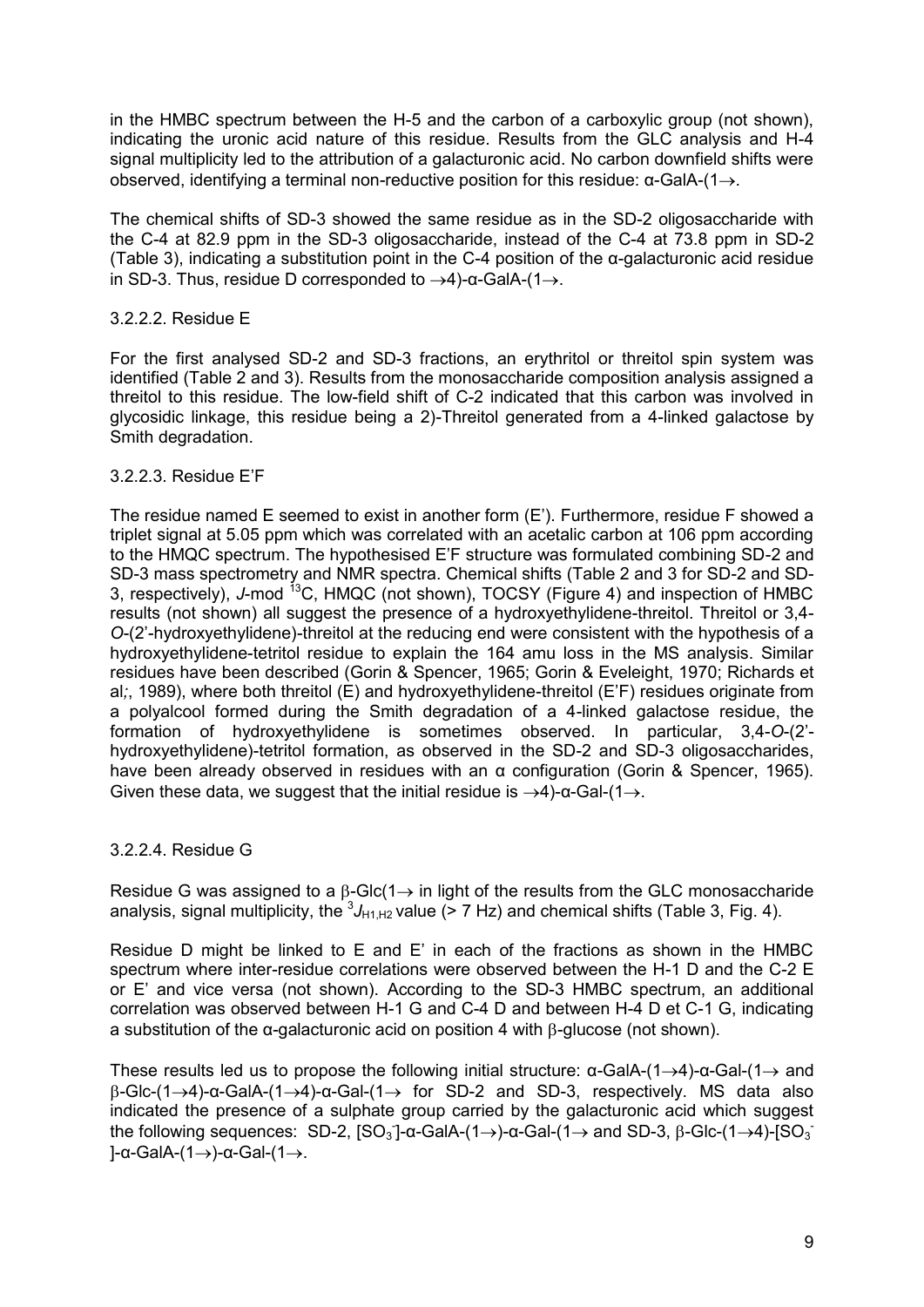The downfield chemical shift of the galacturonic acid C-2 at 78 ppm in the SD-2 and SD-3 oligosaccharides indicated the position of the sulphate group. An acetylation experiment confirmed the linkage of the sulphate group with the C-2 of galacturonic acid and supported the hypothesis of a 3,4-(2'-hydroxyethylidene)-threitol moiety. No significant shifts (+0.15 ppm) were observed for the H-2 of galacturonic acid (residue D) or for H-3 E' (+0.07 ppm), H-4 E' (+0.02 ppm) and H-1 F (+0.17 ppm) of the hydroxyethylidene-threitol. In contrast, higher shifts were observed for other protons not involved in any linkage, such as H3-D (+1.29 ppm), H4-D (+1.38 ppm), H1a/1b-E' (+0.45/0.51 ppm) and H-2a/2b (+0.60/0.59 ppm) (results not shown).

Therefore, a sulphate group may be bound to the C-2 of a 4-linked galacturonic acid. However, methylation analysis did not reveal any 4- or 2,4-linked galacturonic acid, but only 3,4-linked galacturonic acid. We suggest the presence of a 2,3,4-linked galacturonic acid, with a loss of the sulphate group during the methylation experiment. Our results indicate the presence of an additional unknown substitution on the C-3 of the initial galacturonic acid moiety that was lost during the Smith degradation.

Based on the combined analysis of all the structural data of the oligosaccharides SD-1, SD-2 and SD-3, we propose the chemical structures shown below for the two oligosaccharides

belonging to EPS HYD657. Oligosaccharide 1 structural hypothesis derived from SD-1 data and the structure of oligosaccharide 2 was infered from SD-2/SD-3 data as well as from methylation analysis results. The residues indicated at the reducing ends were deduced from the combination of the composition of the native EPS and of the identified tetritols:



#### **4. Discussion**

Although trisubstituted uronic acid residues can be found in nature, the presence of a trisubstituted galacturonic acid as observed in oligosaccharide 2 is not frequently reported. In contrast, as observed in the oligosaccharide 1, a lactate group at position 3 of a glucuronic acid, has been observed in another EPS from *Alteromonas* sp. (Dubreucq, Domon & Fournet, 1996). Different types of residues carrying lactate groups have been described in polysaccharides produced by microorganisms and they are usually located in position 3, position 4 or, more rarely, in position 6. In addition to this lactate group, pyruvate and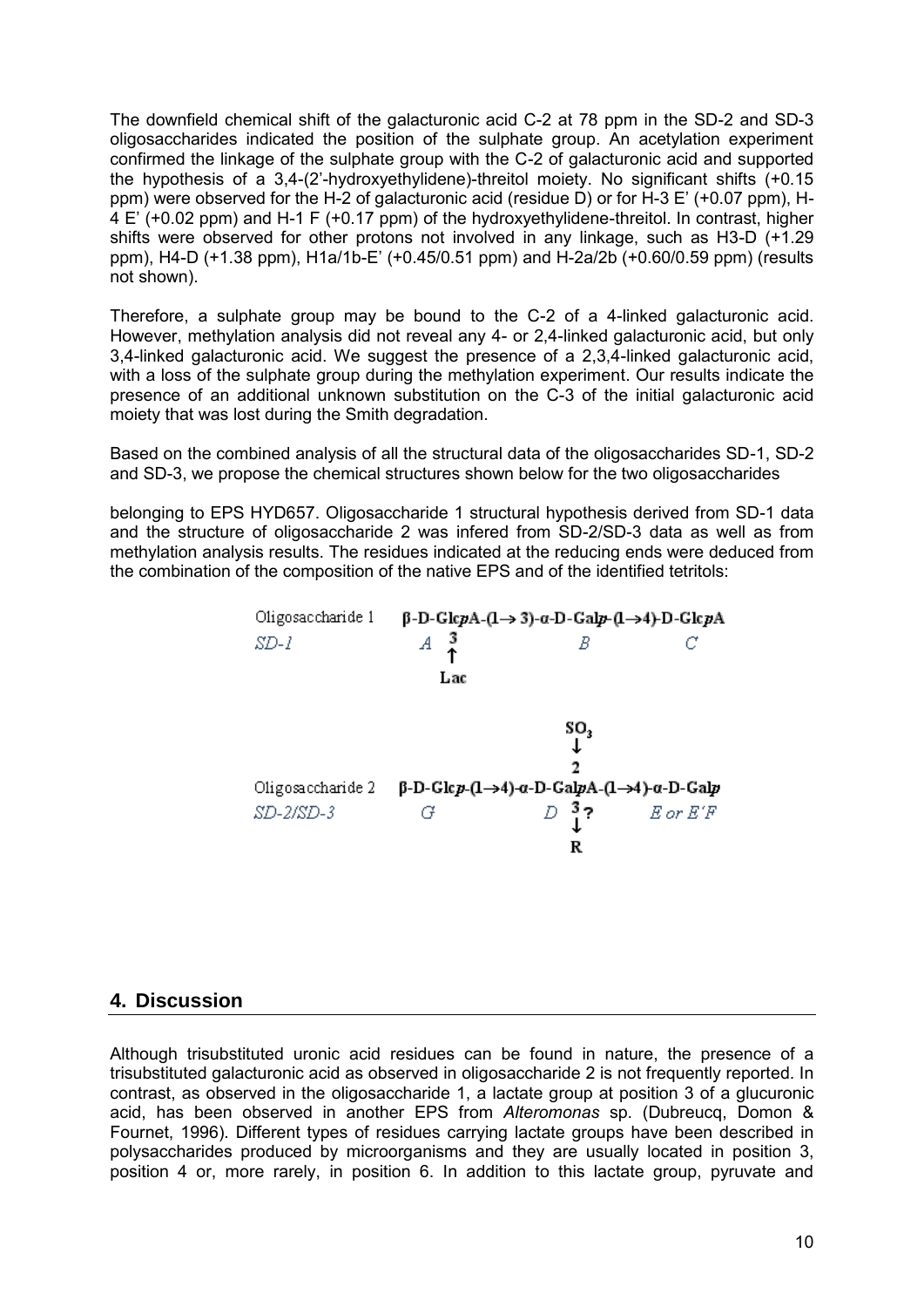sulphate were detected in EPS HYD657. Different types of simultaneous organic substituents have been described on several structures of bacterial EPS. For example, succinoglycan produced by *Rhizobium meliloti*, contains succinate, acetate and pyruvate groups (Jansson, Kenne, Lindberg, Ljunggren, Lönngren, Rudén & Svensson, 1977), (Chouly, Colquhoun, Jodelet, York & Walker, 1995); EPSs from *Butyrivibrio fibrisolvens* (Andersson, Cotta & Kenne, 2003) and *Pseudomonas flavescens* (Cescutti, Toffanin, Fett, Osman, Pollesello & Paoletti, 1998) contain lactate and acetate groups, and the EPS from *Pseudomonas marginalis* strains carry pyruvate and succinate (Osman & Fett, 1989) or pyruvate and acetate (Osman & Fett, 1990). Similarly, a capsular polysaccharide of *Rhodococcus equi* contains both lactate and pyruvate groups in its repeating unit (Severn & Richards, 1992). Some studies indicate the presence of pyruvate and sulphate for EPS produced by *Bacillus thermantarticus* (Nicolaus, Schiano Moriello, Lama, Poli & Gambacorta, 2004), or phosphate and sulphate for EPS from *Halomonas maura* (Arias, Del Moral, Ferrer, Tallon, Quesada & Bejar, 2003). To date, few bacterial EPS with three types of substituents have been described.

Nevertheless, the two different oligosaccharides identified in EPS HYD657 are partially present in the structures of four EPS produced by other *Alteromonas* sp. strains isolated from a deep-sea hydrothermal vent environment, i.e. EPS ST716 (Rougeaux, Talaga, Carlson & Guezennec, 1998), EPS GY785 (Roger et al., 2004) and EPS HYD1644 (Dubreucq et al., 1996) (Fig. 5). Structures of these EPS were elucidated using the same methodologies than for the EPS HYD657, with chemical and specific degradation experiments. These results may therefore reflect similar biosynthetic pathways for EPSs of this species. However, few structural data are available for EPS produced by *Alteromonas* and these structural similarities are only found in EPS synthesised by *Alteromonas* from hydrothermal vents. Of the three *Alteromonas* EPS, the structure of EPS HYD1644 shows the highest similarity with the oligosaccharides identified for EPS HYD657 in this study. Both *Alteromonas* strains 1644 and 657 were isolated from very similar environments: from *Alvinellidae* annelids at the same hydrothermal site. Other bacterial species (*Pseudoalteromonas, Vibrio diabolicus*) were collected during the same cruise in the same type of environment, particularly in the tegument of *Alvinella pompejana*, but their EPSs have different structures. Thus, producing polysaccharides of similar nature may depend on two parameters: species identity and the type of environment.

If oligosaccharides 1 and 2 potentially belong to a repeating unit comprising seven types of monosaccharides and three types of substituents, some residues identified from the GLC analysis of native deepsane do not appear in the fractions described. This is the case for mannose, fucose and rhamnose, and also for the pyruvate group. Other more complex fractions obtained by the various tested cleavage methods (not shown), indicated the presence of deoxy-carbohydrates and/or pyruvate. However, we were not able to characterise all of the oligosaccharides from these fractions due to their complexity. Although deoxy-carbohydrates were observed in a small minority of the NMR spectra for the SD-3 threitol form fraction, they were not clearly identified. Fucose, which was identified in a nonreducing terminal position from methylation analysis, had probably been eliminated during the Smith degradation, as one of the rhamnose residues, also identified as a terminal residue.

Finally, all the results on EPS HYD657 structure indicate a complex polysaccharide involving seven types of monosaccharides, ramifications and substituents and a sugar ratio suggesting some variability in terms of the repeating unit. The most complex structures reported for bacterial EPS include succinoglycan produced by *Rhizobium meliloti* (Jansson et al., 1977), (Chouly et al., 1995) with a repeating unit of eight monosaccharides with three types of organic substituents and EPS GY785 from *Altermonas infernus* with a repeating unit of nine residues and a sulphate group (Roger, Kervarec, Ratiskol, Colliec-Jouault & Chevolot, 2004).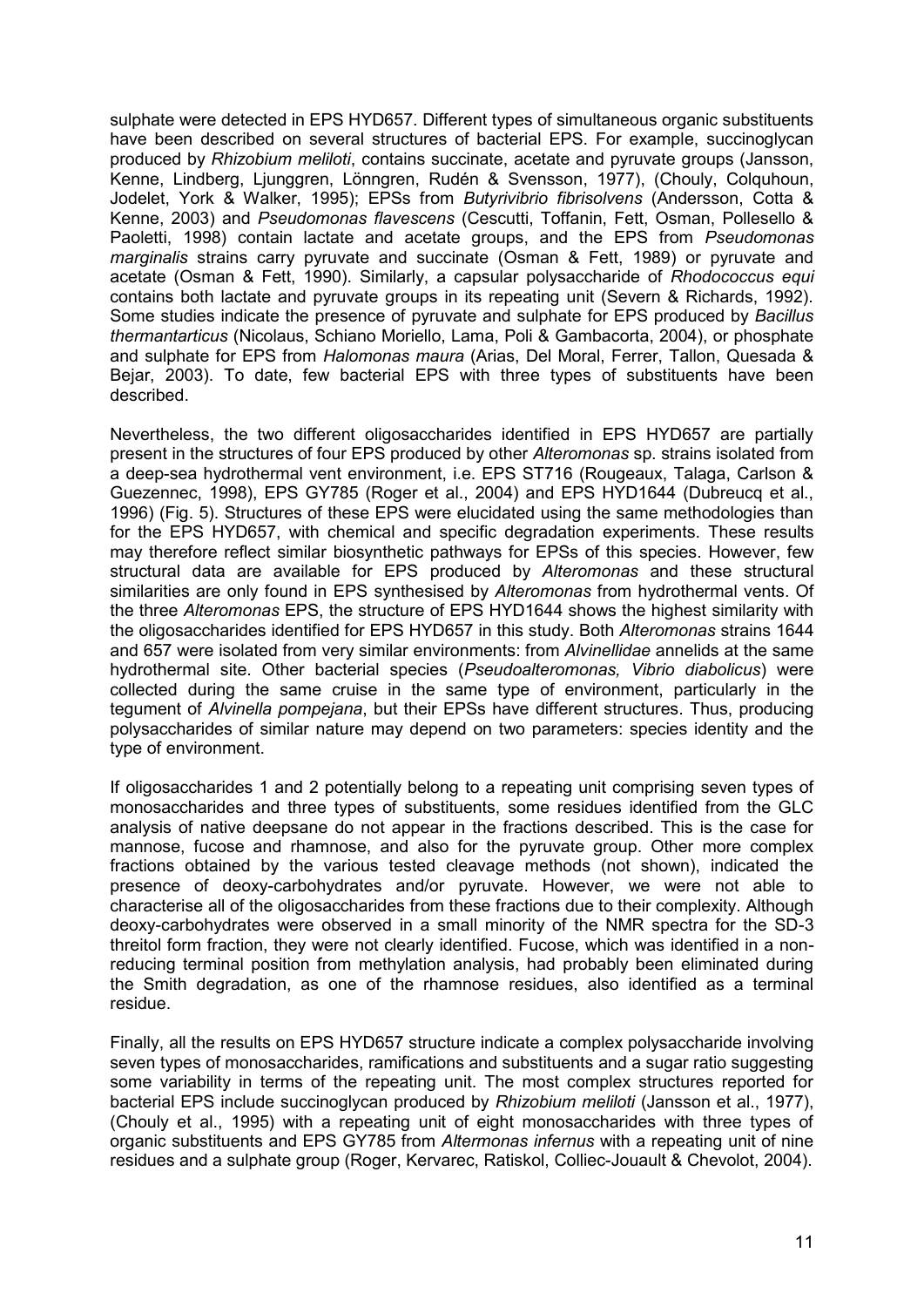Complex structures have also been identified in polysaccharides originating from cyanobacteria (Sutherland, 2002). For example, the capsular polysaccharide produced by *Mastigocladus laminosus* has a repeating unit of 15 monosaccharides, including eight different types of sugars and ramifications (Gloaguen, Morvan, Hoffmann, Plancke, Wieruszeski, Lippens & Strecker, 1999).

Structures of other EPS have not been completely elucidated, but their composition suggests complex repeating units. For example, EPSs produced by *Pseudomonas* strains contain six and nine different types of monosaccharides and 5% of sulphate (Mancuso-Nichols, Garon, Bowman, Raguenes & Guezennec, 2004). Eight types of neutral monosaccharides and uronic acids have been described in an EPS produced by another *Pseudomonas* strain (Saravanan & Jayachandran, 2008).

# **5. Conclusion**

We partially determined the structure of high molecular weight (10 $^6$  g/mol) EPS HYD657. The main structural unit is branched and appears to contain from 16 to 18 monosaccharides, including seven types of monosaccharide (fucose, rhamnose, glucose, galactose, mannose, galacturonic acid and glucuronic acid) and three types of substituent (sulphate, lactate and pyruvate). The number of sulphate groups was estimated at three per repeating unit. Although all residues and groups have not yet been clearly identified, the carbohydrate sequences were proposed for two oligosaccharides as well as the position of two substituents: lactate and sulphate groups. The first trisaccharide (called oligosaccharide 1) consists of an  $\alpha$ -galactose bound to  $\alpha$  glucuronic acid and 3-substituted by a  $\beta$ -glucuronic acid carrying a lactate group in position 3. The second trisaccharide (oligosaccharide 2) was an α-galactose 4-substituted by an α-galacturonic acid. The galacturonic acid is substituted in position 4 by a  $\beta$ -glucose, in position 2 by a sulphate group and may have another substitution in position 3. The composition and structure of EPS HYD657 were partially elucidated and similarities with other known EPS from *Alteromonas* strains of hydrothermal environments were identified. Comparison with other exopolysaccharides illustrates the diversity of polysaccharide structures produced by microorganisms. According to a statistical study comparing the carbohydrate structures of mammals and bacteria from multiple databases, bacterial structures (excluding cyanobacteria) show diversity that is 10 times higher for monosaccharides and 9 times higher for glycosidic bonds compared to those reported from mammals (Herget, Toukach, Ranzinger, Hull, Knirel & Von Der Lieth, 2008).

# **Acknowledgements**

This work was supported by IFREMER (French Research Institute for Exploration of the Sea) and the Brittany Regional Council.

# **References**

Andersson, L., Cotta, M. A., Kenne, L. (2003). Structural studies of the extracellular polysaccharide produced by *Butyrivibrio fibrisolvens* strain H10b. *Carbohydrate Research, 338*, 1571-1579.

Arias S., Del Moral, A., Ferrer, M. R., Tallon, R., Quesada, E., Bejar, V. (2003). Mauran, an exopolysaccharide produced by the halophilic bacterium *Halomonas maura*, with a novel composition and interesting properties for biotechnology. *Extremophiles, 7*, 319-326.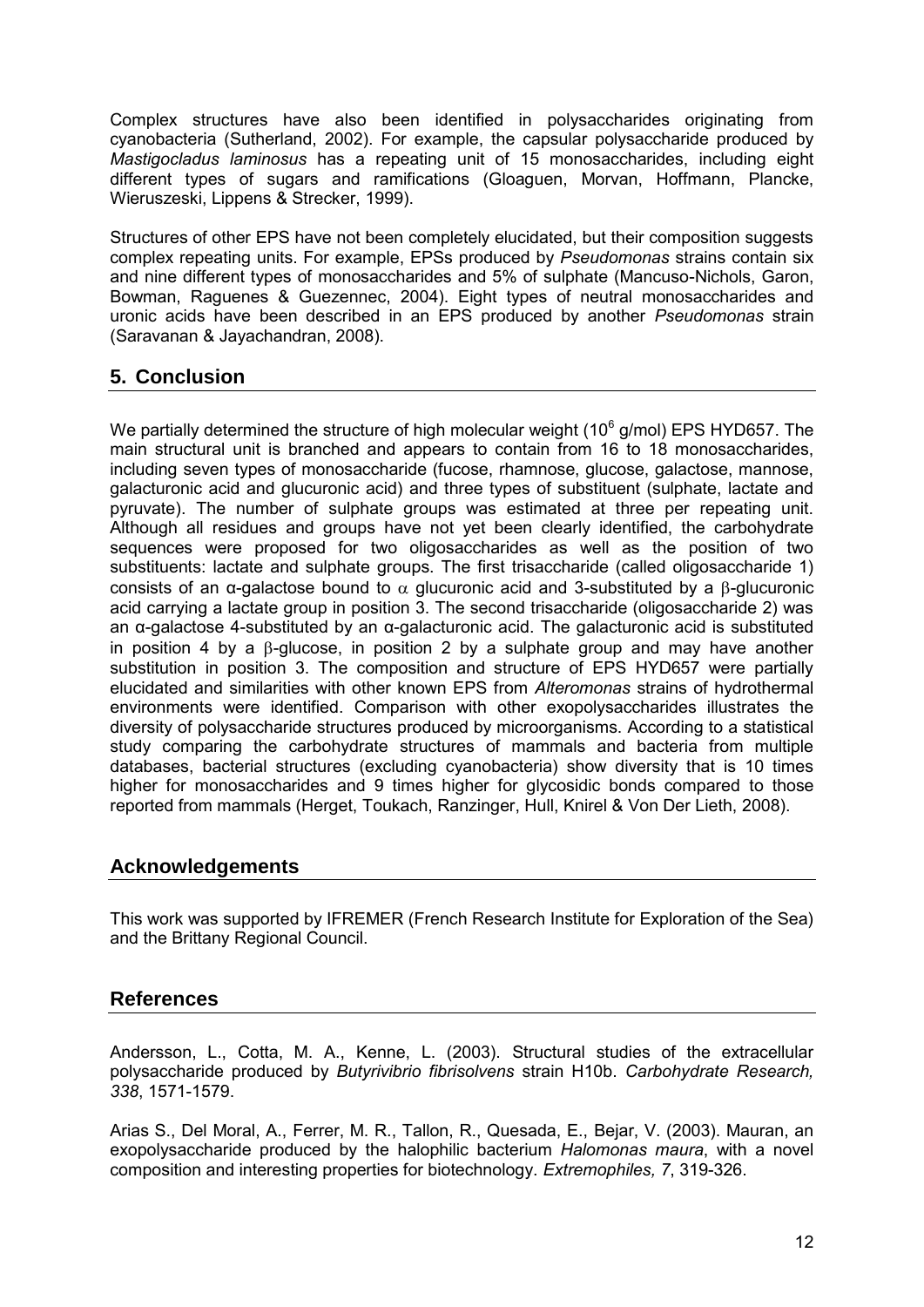Blakeney, A. B., & Stone, B. A. (1985). Methylation of carbohydrates with lithium methylsulphinyl carbanion. *Carbohydrate Research, 140*, 319-324.

Cambon-Bonavita, M. A., Raguenes, G., Jean, J., Vincent, P., Guezennec, J. (2002). A novel polymer produced by a bacterium isolated from a deep-sea hydrothermal vent polychaete annelid. *Journal of Applied Microbiology, 93*, 310-315.

Cescutti, P., Toffanin, R., Fett, W. F., Osman, S. F., Pollesello, P., Paoletti, S. (1998). Structural investigation of the exopolysaccharide produced by *Pseudomonas flavescens* strain B62 - Degradation by a fungal cellulase and isolation of the oligosaccharide repeating unit. *European Journal of Biochemistry, 251*, 971-979.

Chi, Z. & Fang, Y. (2005). Exopolysaccharides from marine bacteria. *Journal of Ocean University of China, 4*, 67-74.

Chouly, C., Colquhoun, I. J., Jodelet, A., York, G., Walker, G. C. (1995). NMR studies of succinoglycan repeating-unit octasaccharides from *Rhizobium meliloti* and *Agrobacterium radiobacter*. *International Journal of Biological Macromolecules, 17*, 357-363.

Decho, A. W. (1990). Microbial exopolymer secretion in ocean environments: their role(s) in food webs and marine processes. *Oceanography and Marine Biology Annual Review, 28*, 73-153.

Desbruyeres, D., & Laubier, L. (1980). *Alvinella pompejana* gen. sp. nov., *Ampharatidae* aberrant des sources hydrothermales de la ride Est-Pacifique. *Oceanologica Acta, 3*, 267- 274.

Dubreucq, G., Domon, B., Fournet, B. (1996) Structure determination of a novel uronic acid residue isolated from the exopolysaccharide produced by a bacterium originating from deep sea hydrothermal vents. *Carbohydrate Research, 290*, 175-181.

Dudman, W. F. (1977). The role of surface polysaccharides in natural environment. In I. W. Sutherland (Eds.), *Surface carbohydrates of prokaryotic cells* (pp. 357-414). London: Academic Press.

Gerwig, G. J., Kamerling, J. P., Vliegenthart, J. F. G. (1978). Determination of the and configuration of neutral monosaccharides by high-resolution capillary g.l.c. *Carbohydrate Research, 62*, 349-357.

Gloaguen, V., Morvan, H., Hoffmann, L., Plancke, Y., Wieruszeski, J.-M., Lippens, G., Strecker, G. (1999). Capsular polysaccharide produced by the thermophilic cyanobacterium *Mastigocladus laminosus*. *European Journal of Biochemistry, 266*, 762-770.

Goldstein, I. J. (1965). Controlled degradation of polysaccharides by periodate oxidation, reduction and hydrolysis. In R. L. Whistler (Eds.), *Methods in Carbohydrate Chemistry,* vol.5 (pp. 361-370). New York: Academic Press.

Gorin, P. A. J., & Spencer, J. F. T. (1965). Formation of cyclic *O*-2'-hydroxyethylidene acetals from polyalcohols of 4-*O*-linked polysaccharides. *Canadian Journal of Chemistry, 43*, 2978- 2984.

Gorin, P. A. J., & Eveleigh, D. E. (1970). Extracellular 2-acetamido-2-deoxy-D-galacto-Dgalactan from *Aspergillus nidulans*. *Biochemistry, 9*, 5023-5027.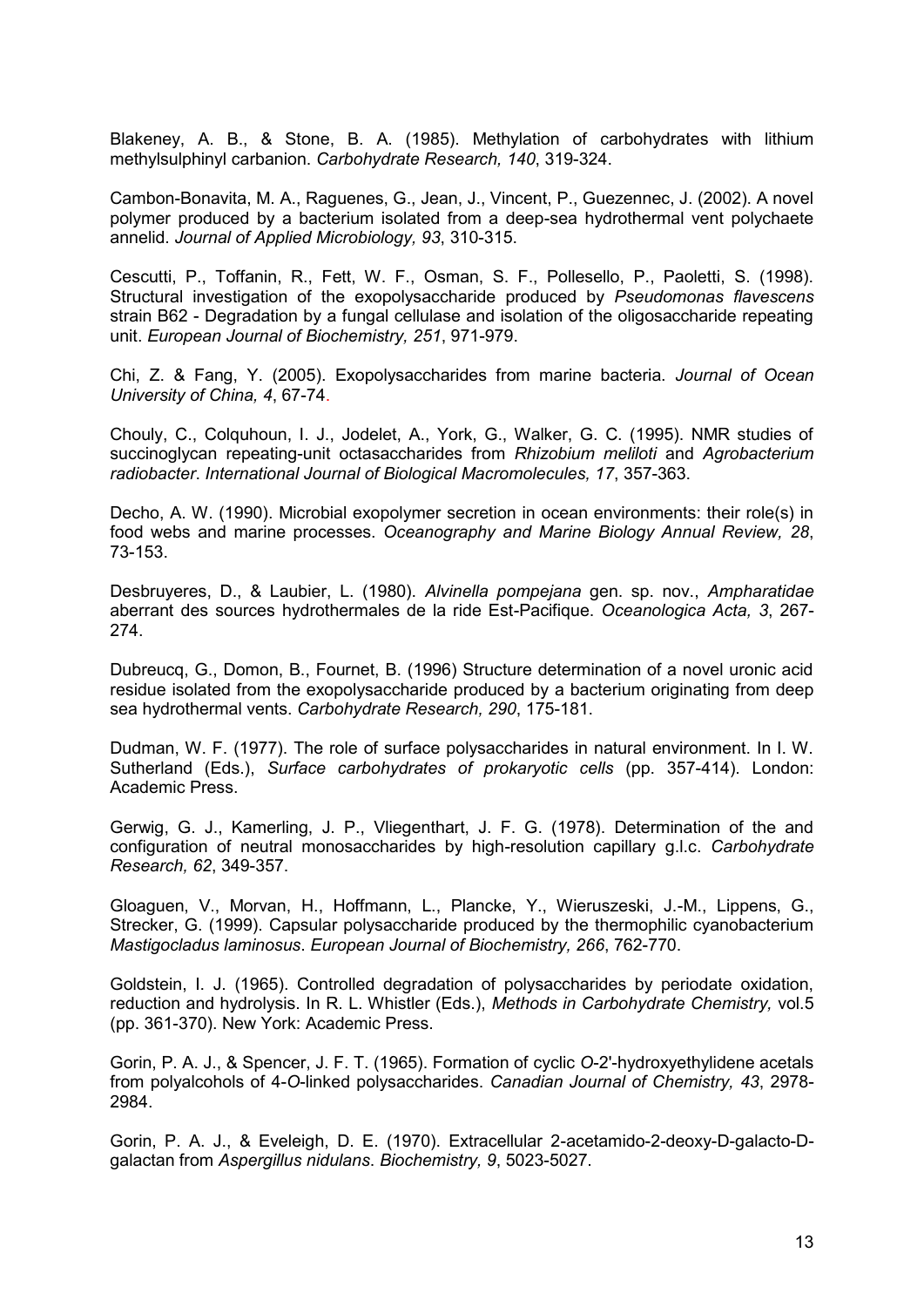Grassle, J. F. (1987). The ecology of deep-sea hydrothermal vent communities. *Advances in Marine Biology, 23*, 301-362.

Hakomori, S. I. (1964). A rapid permethylation of glycolipid, and polysaccharide catalyzed by methylsulfinyl carbanion in dimethyl sulfoxide. *Journal of Biochemistry, 55*, 205-208.

Herget, S., Toukach, P., Ranzinger, R., Hull, W., Knirel, Y., Von Der Lieth, C.-W. (2008). Statistical analysis of the bacterial carbohydrate structure data base (BCSDB): characteristics and diversity of bacterial carbohydrates in comparison with mammalian glycans. *BMC Structural Biology, 8*, 35.

Jansson, P.-E., Kenne, L., Lindberg, B., Ljunggren, H., Lönngren, J., Rudén, U., Svensson S. (1977). Demonstration of an octasaccharide repeating unit in the extracellular polysaccharide of *Rhizobium meliloti* by sequential degradation. *Journal of the American Chemical Society, 99*, 3812-3815.

Kamerling, J. P., Gerwig, G. J., Vliegenthart, J. F., Clamp, J. R. (1975). Characterization by gas-liquid chromatography-mass spectrometry and proton-magnetic-resonance spectroscopy of pertrimethylsilyl methyl glycosides obtained in the methanolysis of glycoproteins and glycopeptides. *Biochemical Journal, 151*, 491–495.

Kvernheim, A. L. (1987). Methylation analysis of polysaccharides with butyllithium in dimethyl sulfoxide. *Acta Chemica Scandinavia, B41*, 150-152.

Mancuso-Nichols, C. A., Garon, S., Bowman, J. P., Raguenes, G., Guezennec, J. (2004). Production of exopolysaccharides by Antarctic marine bacterial isolates. *Journal of Applied Microbiology, 96*, 1057-1066.

Mancuso-Nichols, C. A., Guezennec, J., Bowman, J. P. (2005). Bacterial exopolysaccharides from extreme marine environments with special consideration of the southern ocean, sea ice, and deep-sea hydrolthermal vents: a review. *Marine Biotechnology, 7*, 253-271.

Montreuil, J., Bouquelet, S., Debray, H., Fournet, B., Spik, G., Strecker, G. (1986). Glycoproteines. In M. F. Chaplin, & J. K. Kennedy (Eds.), *Carbohydrates analysis: a practical approach* (pp. 143-204). Oxford: IRL Press.

Nicolaus, B., Schiano Moriello, V., Lama, L., Poli, A., Gambacorta, A. (2004). Polysaccharides from extremophilic microorganisms. *Origins of Life and Evolution of Biospheres, 34*, 159-169.

Osman, S. F., & Fett, W. F. (1989). Structure of an acidic exopolysaccharide of *Pseudomonas marginalis* HT041B. *Journal of Bacteriology, 171*, 1760-1762.

Osman, S. F., & Fett W. F. (1990). The structure of the acidic exopolysaccharide of *Pseudomonas marginalis* strains PF-05-2 and PM-LB-1. *Carbohydrate Research, 199*, 77- 82.

Raguenes, G., Pignet, P., Gauthier, G., Peres, A., Christen, R., Rougeaux, H., Barbier, G., Guezennec, J. (1996). Description of a new polymer-secreting bacterium from a deep-sea hydrothermal vent, *Alteromonas macleodii* subsp. *fijiensis*, and preliminary characterization of the polymer. *Applied and Environmental Microbiology*, *62*, 67-73.

Raguenes, G., Christen, R., Guezennec, J., Pignet, P., Barbier, G. (1997a). *Vibrio diabolicus* sp. nov., a new polysaccharide-secreting organism isolated from a deep-sea hydrothermal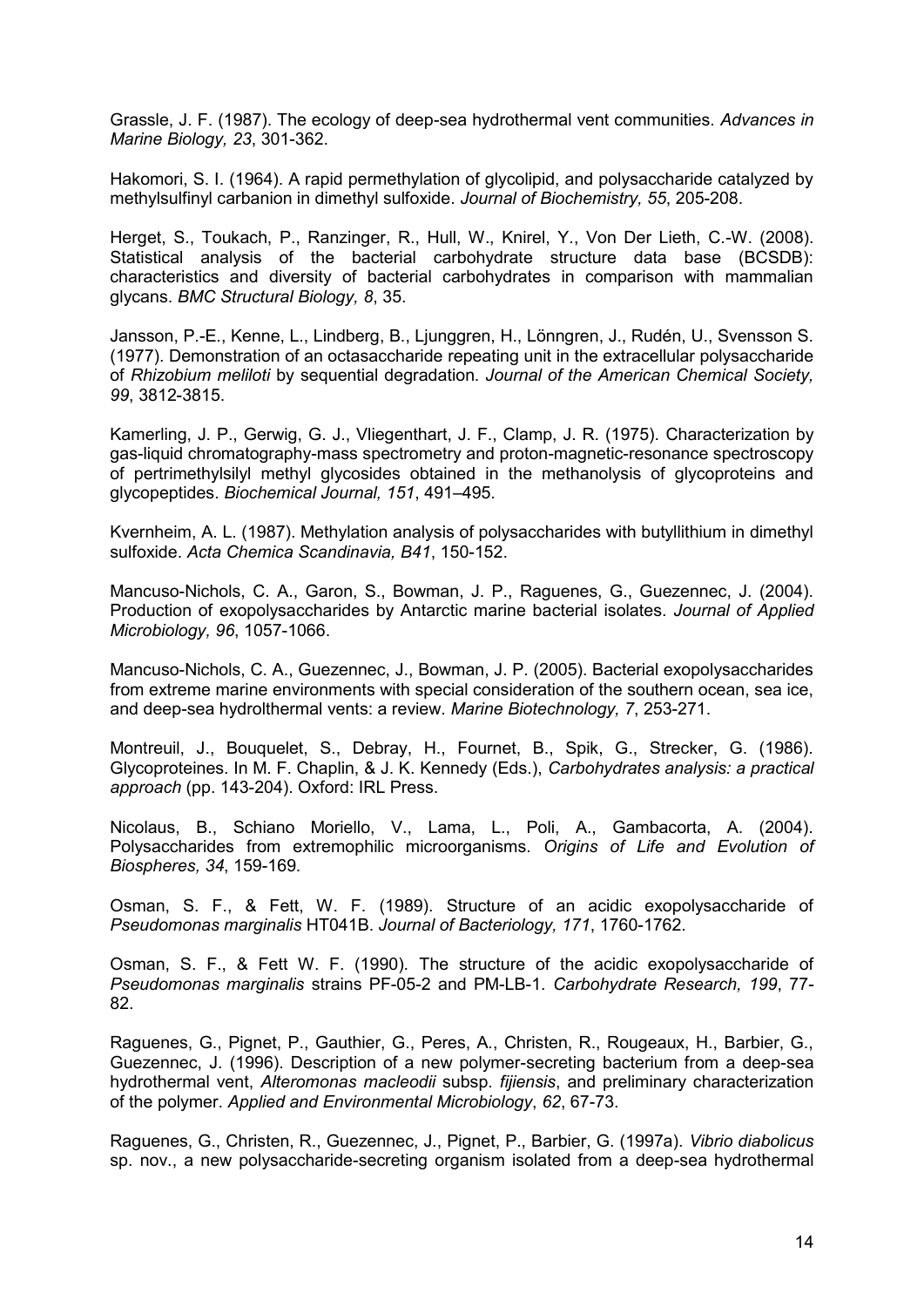vent polychaete annelid, *Alvinella* pompejana. *International Journal of Systematic Bacteriology, 47*, 989-995.

Raguenes, G., Peres, A., Ruimy, R., Pignet, P., Christen, R., Loaec, M., Rougeaux, H., Barbier, G., Guezennec, J. (1997b). *Alteromonas infernus* sp. nov., a new polysaccharideproducing bacterium isolated from a deep-sea hydrothermal vent. *Journal of Applied Microbiology, 82*, 422-430.

Roger, O., Kervarec, N., Ratiskol, J., Colliec-Jouault, S., Chevolot, L. (2004). Structural studies of the main exopolysaccharide produced by the deep-sea bacterium *Alteromonas infernus*. *Carbohydrate Research, 339*, 2371-2380.

Rougeaux, H., Talaga, P., Carlson, R. W., Guezennec, J. (1998). Structural studies of an exopolysaccharide produced by *Alteromonas macleodii* subsp. *fijiensis* originating from a deep-sea hydrothermal vent. *Carbohydrate Research, 312*, 53-59.

Rougeaux, H., Guezennec, J., Carlson, R. W., Kervarec, N., Pichon, R., Talaga, P. (1999). Structural determination of the exopolysaccharide of *Pseudoalteromonas* strain HYD 721 isolated from a deep-sea hydrothermal vent. *Carbohydrate Research, 315*, 273-285.

Saravanan, P., & Jayachandran, S. (2008). Preliminary characterization of exopolysaccharides produced by a marine biofilm-forming bacterium *Pseudoalteromonas ruthenica* (SBT 033). *Letters in Applied Microbiology, 46*, 1-6.

Severn, W. B., & Richards, J. C. (1992). The acidic specific capsular polysaccharide of *Rhodococcus equi* serotype-3 - Structural elucidation and stereochemical analysis of the lactate ether and pyruvate acetal substituents. *Canadian Journal of Chemistry, 70*, 2664- 2676.

Sutherland, I. W. (2002). Polysaccharides from microorganisms, plants and animals. In E. J. Vandamme, S. De Baets, A. Steinbüchel (Eds.), *Biopolymers : polysaccharides I, polysaccharides from prokaryotes,* vol.5 (pp. 1-19). Weinheim: Wiley-VCH.

Thibodeau, A., & Takeoka, A. (2006). The applications and functions of new exopolysaccharide 'Deepsane' from the deepest oceans. *Fragrance Journal, 34*, 61-68.

Vincent, P., Pignet, P., Talmont, F., Bozzi, L., Fournet, B., Guezennec, J., Jeanthon, C., Prieur, D. (1994). Production and characterization of an exopolysaccharide excreted by a deep-sea hydrothermal vent bacterium isolated from the polychaete annelid *Alvinella pompejana*. *Applied and Environmental Microbiology*, *60*, 4134-4141.

Waeghe, T. J., Darvill, A. G., Mcneil, M., Albersheim, P. (1983). Determination, by methylation analysis, of the glycosyl-linkage compositions of microgram quantities of complex carbohydrates. *Carbohydrate Research, 123*, 281-304.

Weiner, R., Langille, S., Quintero, E. (1995). Structure, function and immunochemistry of bacterial exopolysaccharides. *Journal of Industrial Microbiology and Biotechnology, 15*, 339- 346.

York, W. S., Darvill, A. G., Mcneil, M., Stevenson, T. T., Albersheim, P. (1985). Isolation and characterization of plant cell walls and cell wall components. *Methods in Enzymology, 118*, 3- 40.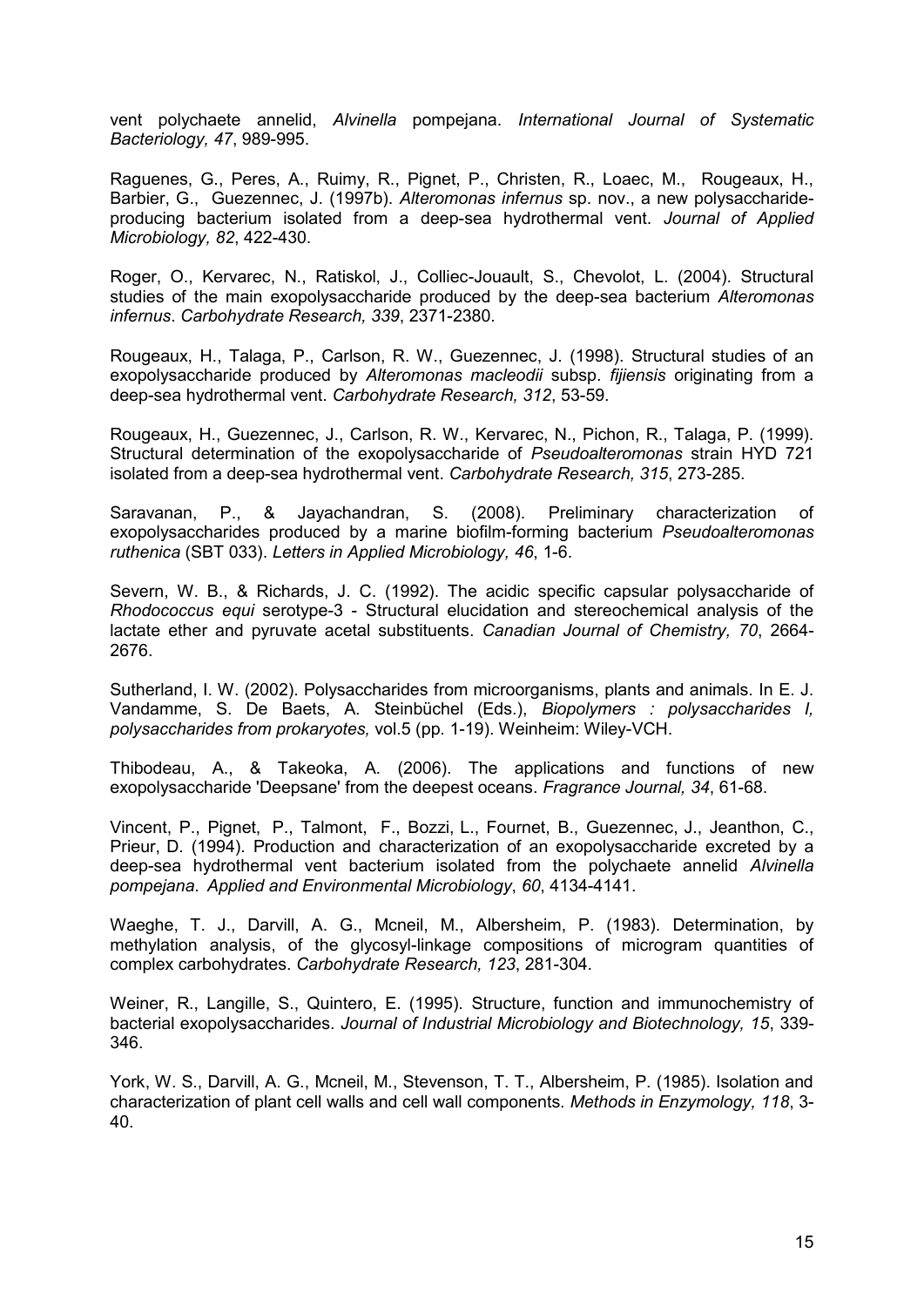Table 1. Methylation analysis of the native exopolysaccharide HYD657 after carboxyl reduction.

| Type of sugar          | PMAA <sup>a</sup>                             | <b>Deduced linkage</b>                      | Molar ratio <sup>b</sup> |  |
|------------------------|-----------------------------------------------|---------------------------------------------|--------------------------|--|
|                        |                                               |                                             |                          |  |
| Fucose                 | $2,3,4-Me_3$ Fuc                              | Fuc $p$ - $(1 \rightarrow$                  | 0.09                     |  |
| Rhamnose               | $2,3,4-Me_3R$ ha                              | Rhap- $(1 \rightarrow$                      | 0.38                     |  |
|                        | $2,4-Me_2Rha$                                 | $\rightarrow$ 3)-Rhap- $(1 \rightarrow$     | 0.87                     |  |
|                        | 2-MeRha                                       |                                             | 0.17                     |  |
|                        |                                               | $\rightarrow$ 3,4)-Rhap- $(1 \rightarrow$   |                          |  |
|                        | 4-MeRha                                       | $\rightarrow$ 2,3)-Rhap- $(1 \rightarrow$   | 0.08                     |  |
| Glucose                | $2,3,4,6$ -Me <sub>4</sub> Glc                | $Glep-(1\rightarrow$                        | 0.08                     |  |
|                        | $2,3,6$ -Me <sub>3</sub> Glc                  | $\rightarrow$ 4)-Glcp-(1 $\rightarrow$      | 0.83                     |  |
| Galactose              | $2,3,4,6$ -Me <sub>4</sub> Gal                | Galp- $(1 \rightarrow$                      | 0.15                     |  |
|                        | $2,4,6$ -Me <sub>3</sub> Gal                  | $\rightarrow$ 3)-Galp-(1 $\rightarrow$      | 1                        |  |
|                        | $2,3,6$ -Me <sub>3</sub> Gal                  | $\rightarrow$ 4)-Galp-(1 $\rightarrow$      | 0.56                     |  |
|                        | $2,4-Me2Gal$                                  | $\rightarrow$ 3,6)-Galp- $(1\rightarrow$    | 0.04                     |  |
| Mannose                | $4,6$ -Me <sub>2</sub> Man                    | $\rightarrow$ 2,3)-Manp-(1 $\rightarrow$    | 0.16                     |  |
|                        | $2,4-Me2Man$                                  | $\rightarrow$ 3,6)-Manp-(1 $\rightarrow$    | 0.03                     |  |
| Glucuronic acid        | $2,3,4-Me_3Glc-6-d_2$                         | $GlepA-(1\rightarrow$                       | 0.07                     |  |
|                        | 2,4-Me <sub>2</sub> Glc-6- $d_2$ <sup>c</sup> | $\rightarrow$ 3)-GlcpA-(1 $\rightarrow$     | 0.09                     |  |
|                        | $2,3-Me_2Glc-6-d_2$                           | $\rightarrow$ 4)-GlcpA-(1 $\rightarrow$     | 0.24                     |  |
| Galacturonic acid      | 2-MeGal-6- $d_2$                              | $\rightarrow$ 3,4)-GalpA-(1 $\rightarrow$   | 0.06                     |  |
| Lactate-Uronic<br>acid | Lac-2,4-Me <sub>2</sub> Hex-6- $d_2$          | Lac $\rightarrow$ 3)-HexpA-(1 $\rightarrow$ | 0.2                      |  |

<sup>a</sup> Partially methylated alditol acetate

<sup>b</sup> Results are expressed in molar ratios relative to the 3-linked-galactose residue.

<sup>c</sup> 2,4-Me<sub>2</sub>Glc-6- $d_2$  = 1,3,5,6-tetra-*O*-acetyl-6,6-dideutero-2,4-di-*O*-methyl-glucitol.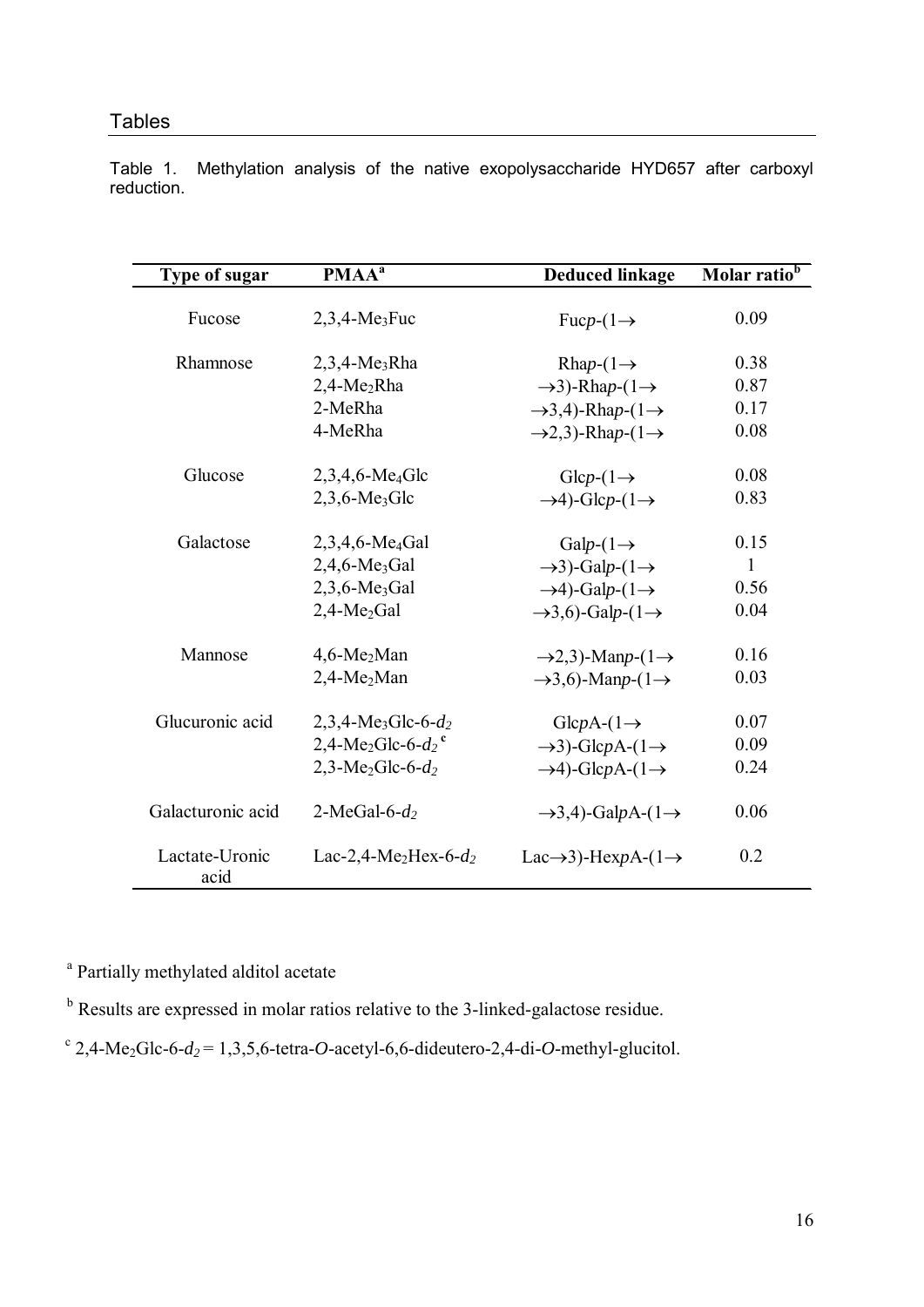Table 2.  ${}^{1}$ H and  ${}^{13}$ C NMR data on the residues that occur in oligosaccharides SD-1 and SD-2 (*δ*, ppm).

| <b>Residue</b>                                         | <b>Nucleus</b>    |              | <b>Chemical shift (ppm)</b> |              |                         |                 |           |  |
|--------------------------------------------------------|-------------------|--------------|-----------------------------|--------------|-------------------------|-----------------|-----------|--|
|                                                        |                   | $\mathbf{1}$ | $\overline{2}$              | $\mathbf{3}$ | $\overline{\mathbf{4}}$ | $5\overline{)}$ | 6         |  |
| Oligosaccharide SD-1                                   |                   |              |                             |              |                         |                 |           |  |
| $\rightarrow$ 3)- $\beta$ -Glcp A-(1 $\rightarrow$ (A) | $\rm ^1H$         | 4.72         | 3.49                        | 3.47         | 3.63                    | 3.78            |           |  |
|                                                        | $^{13}\mathrm{C}$ | 106.4        | 75.3                        | 86.9         | 74.7                    | 78.8            | 178.1     |  |
| $\rightarrow$ 3)- $\alpha$ -Galp -(1 $\rightarrow$ (B) | $\rm ^1H$         | 5.22         | 4.00                        | 4.02         | 4.25                    | 4.10            | 3.82/3.74 |  |
|                                                        | $^{13}\mathrm{C}$ | 102          | 70.3                        | 82.3         | 71.7                    | 73.8            | 63.9      |  |
| $\rightarrow$ 2)-EryA (C)                              | $\rm ^1H$         | 3.83/3.74    | 4.07                        | 4.42         |                         |                 |           |  |
|                                                        | $^{13}\mathrm{C}$ | 62.9         | 83.4                        | 75.2         | 179.7                   |                 |           |  |
| Lac                                                    | $\rm ^1H$         |              | 4.35                        | 1.42         |                         |                 |           |  |
|                                                        | $^{13}C$          | 183.8        | 81.1                        | 21.3         |                         |                 |           |  |
| <b>Oligosaccharide SD-2</b><br><b>Threitol form</b>    |                   |              |                             |              |                         |                 |           |  |
| $\alpha$ -Galp A- $(1 \rightarrow (D))$                | $\rm ^1H$         | 5.43         | 4.50                        | 4.12         | 4.39                    | 4.56            |           |  |
|                                                        | $^{13}\mathrm{C}$ | 100.7        | 78.1                        | 70.3         | 73.8                    | 74.5            | 177.4     |  |
| $\rightarrow$ 2)-Threitol (E)                          | $\rm ^1H$         | 3.84/3.75    | 3.81                        | 3.94         | 3.78                    |                 |           |  |
|                                                        | $^{13}C$          | 65.2         | 83.1                        | 74           | 63.8                    |                 |           |  |
| Hydroxyethylidene-Threitol form                        |                   |              |                             |              |                         |                 |           |  |
| $\alpha$ -Galp A- $(1 \rightarrow (D))$                | $\rm ^1H$         | 5.55         | 4.50                        | 4.09         | 4.38                    | 4.55            |           |  |
|                                                        | $^{13}\mathrm{C}$ | 100.2        | 78                          | 70.2         | 73.7                    | 75.1            | 179       |  |
| $\rightarrow$ 2,3,4)-Threitol (E')                     | $\rm ^1H$         | 3.78/3.68    | 3.90                        | 4.42         | 4.07                    |                 |           |  |
|                                                        | $^{13}C$          | 64.6         | 82                          | <u>78.6</u>  | 68.6                    |                 |           |  |
| 2-Hydroxyethylidene (F)                                | $\rm ^1H$         | 5.05         | 3.71/3.69                   |              |                         |                 |           |  |
|                                                        | $^{13}C$          | 106          | 63.9                        |              |                         |                 |           |  |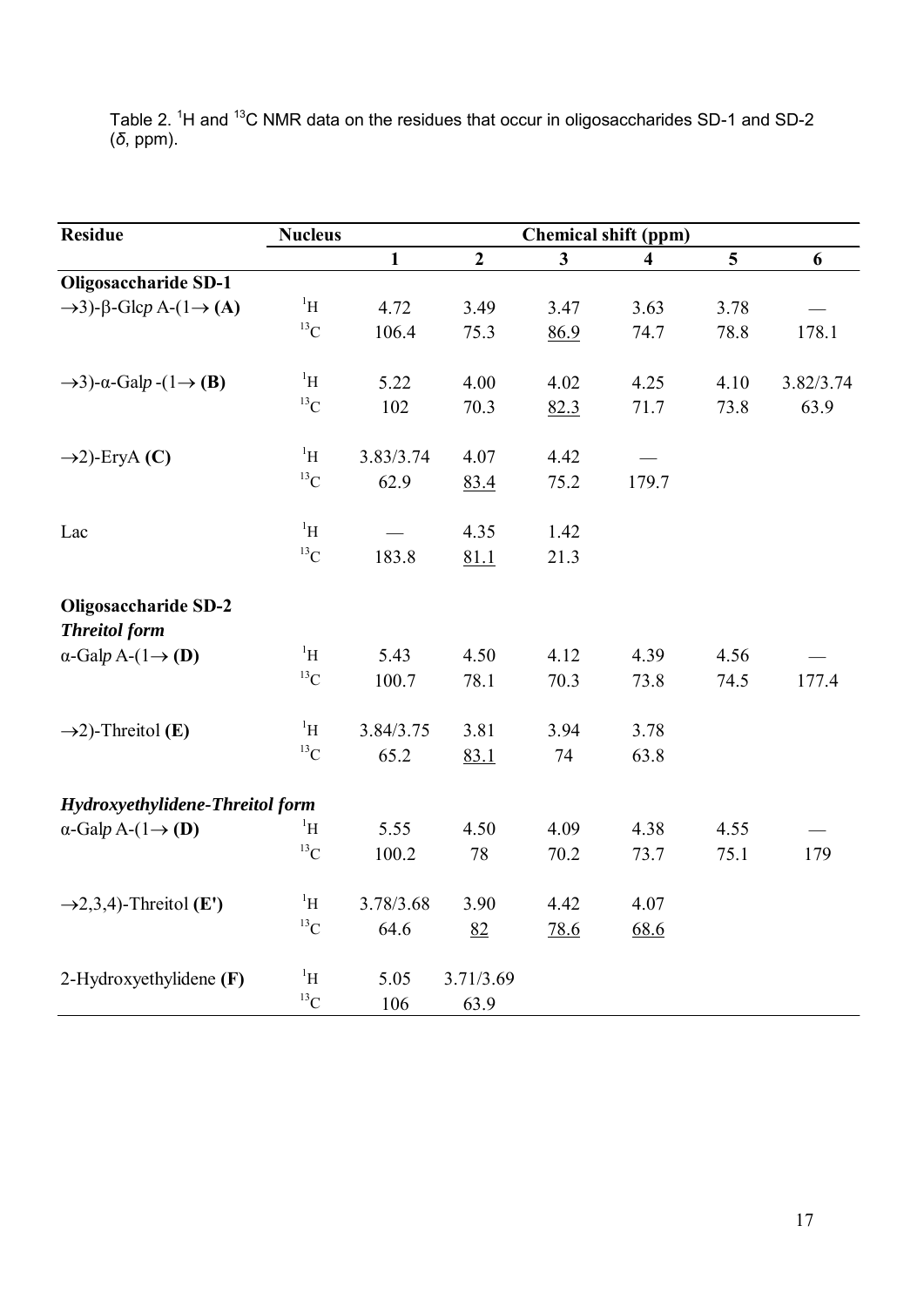| <b>Residue</b>                                          | <b>Nucleus</b> | <b>Chemical shift (ppm)</b> |                |                         |                         |      |           |
|---------------------------------------------------------|----------------|-----------------------------|----------------|-------------------------|-------------------------|------|-----------|
|                                                         |                | $\mathbf{1}$                | $\overline{2}$ | $\overline{\mathbf{3}}$ | $\overline{\mathbf{4}}$ | 5    | 6         |
| <b>Oligosaccharide SD-3</b>                             |                |                             |                |                         |                         |      |           |
| <b>Threitol</b> form                                    |                |                             |                |                         |                         |      |           |
| $\beta$ -Glcp -(1 $\rightarrow$ (G)                     | $\rm ^1H$      | 4.61                        | 3.35           | 3.48                    | 3.37                    | 3.39 | 3.87/3.69 |
|                                                         | $^{13}$ C      | 106.3                       | 76.4           | 78.4                    | 72.5                    | 78.8 | 63.9      |
| $\rightarrow$ 4)- $\alpha$ -Galp A-(1 $\rightarrow$ (D) | $\rm ^1H$      | 5.41                        | 4.57           | 4.19                    | 4.56                    | 4.51 |           |
|                                                         | $^{13}$ C      | 100.5                       | 78.3           | 71                      | 82.9                    | 74.1 | 177.4     |
| $\rightarrow$ 2)-Threitol (E)                           | $\rm ^1H$      | 3.84/3.75                   | 3.82           | 3.95                    | 3.74                    |      |           |
|                                                         | $^{13}$ C      | 65.1                        | 83.3           | 73.9                    | 63.7                    |      |           |
| Hydroxyethylidene-Threitol form                         |                |                             |                |                         |                         |      |           |
| $\beta$ -Glcp -(1 $\rightarrow$ (G)                     | $\rm ^1H$      | 4.60                        | 3.33           | 3.48                    | 3.34                    | 3.37 | 3.85/3.65 |
|                                                         | $^{13}$ C      | 106.9                       | 76.8           | 78.7                    | 73.2                    | 78.9 | 64.3      |
| $\rightarrow$ 4)- $\alpha$ -Galp A-(1 $\rightarrow$ (D) | $\rm ^1H$      | 5.48                        | 4.56           | 4.15                    | 4.54                    | 4.48 |           |
|                                                         | $^{13}$ C      | 100.8                       | 78.9           | 71.5                    | 83.2                    | 74.9 | 178.5     |
| $\rightarrow$ 2,3,4)-Threitol (E')                      | $\rm ^1H$      | 3.77/3.72                   | 3.88           | 4.41                    | 4.05                    |      |           |
|                                                         | $^{13}$ C      | 64.1                        | 82.2           | 79.5                    | 69.1                    |      |           |
| 2-Hydroxyethylidene $(F)$                               | $\rm ^1H$      | 5.05                        | 3.72/3.70      |                         |                         |      |           |
|                                                         | $^{13}C$       | 106.6                       | 64.5           |                         |                         |      |           |

Table 3. <sup>1</sup>H and <sup>13</sup>C NMR data on the residues that occur in SD-3 oligosaccharides (*δ*, ppm).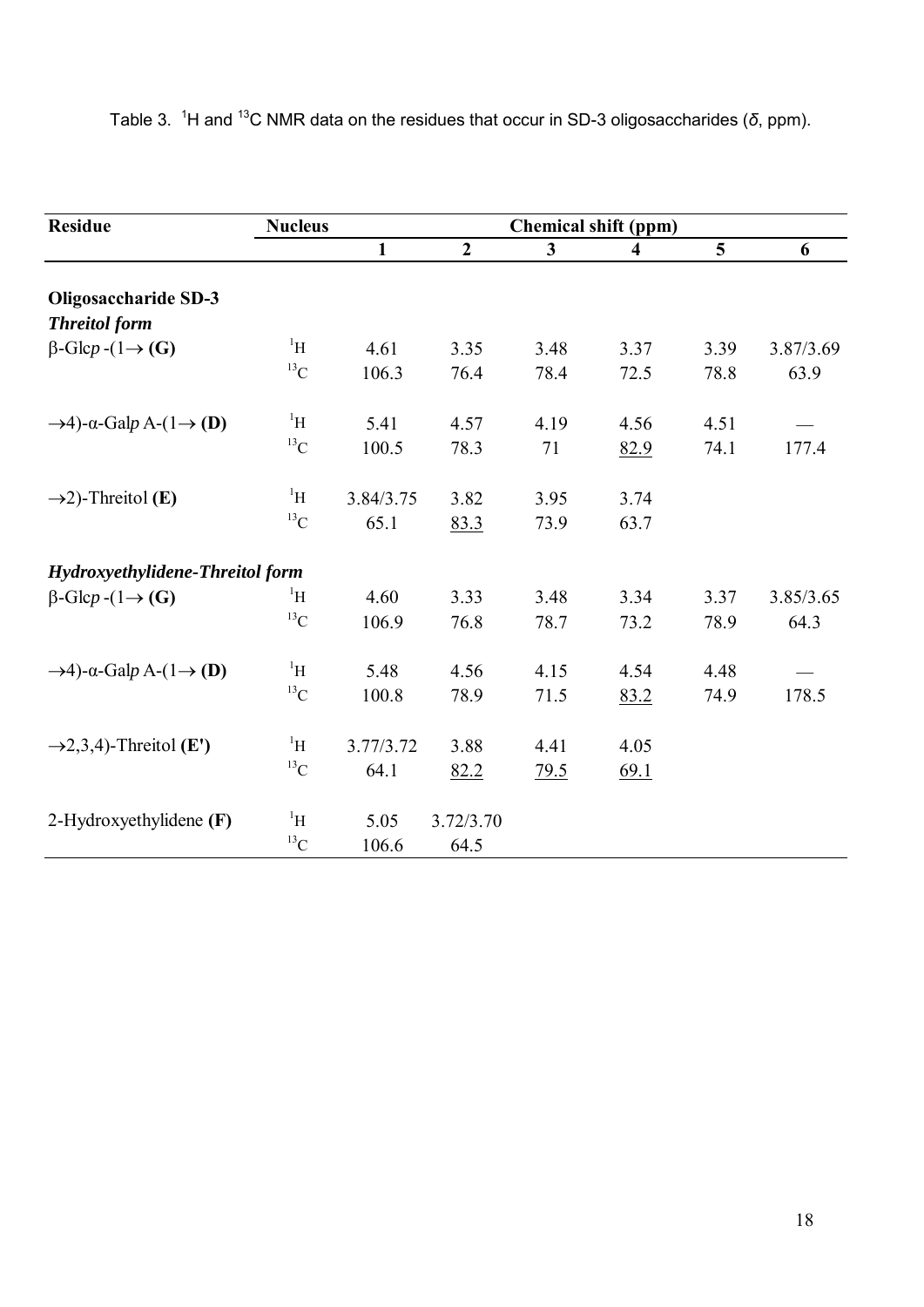Figure 1. 1H NMR spectrum of native deepsane (70°C, 500 MHz), after 15 min of ball milling. Lac, lactyl group; Pyr, pyruvyl group.

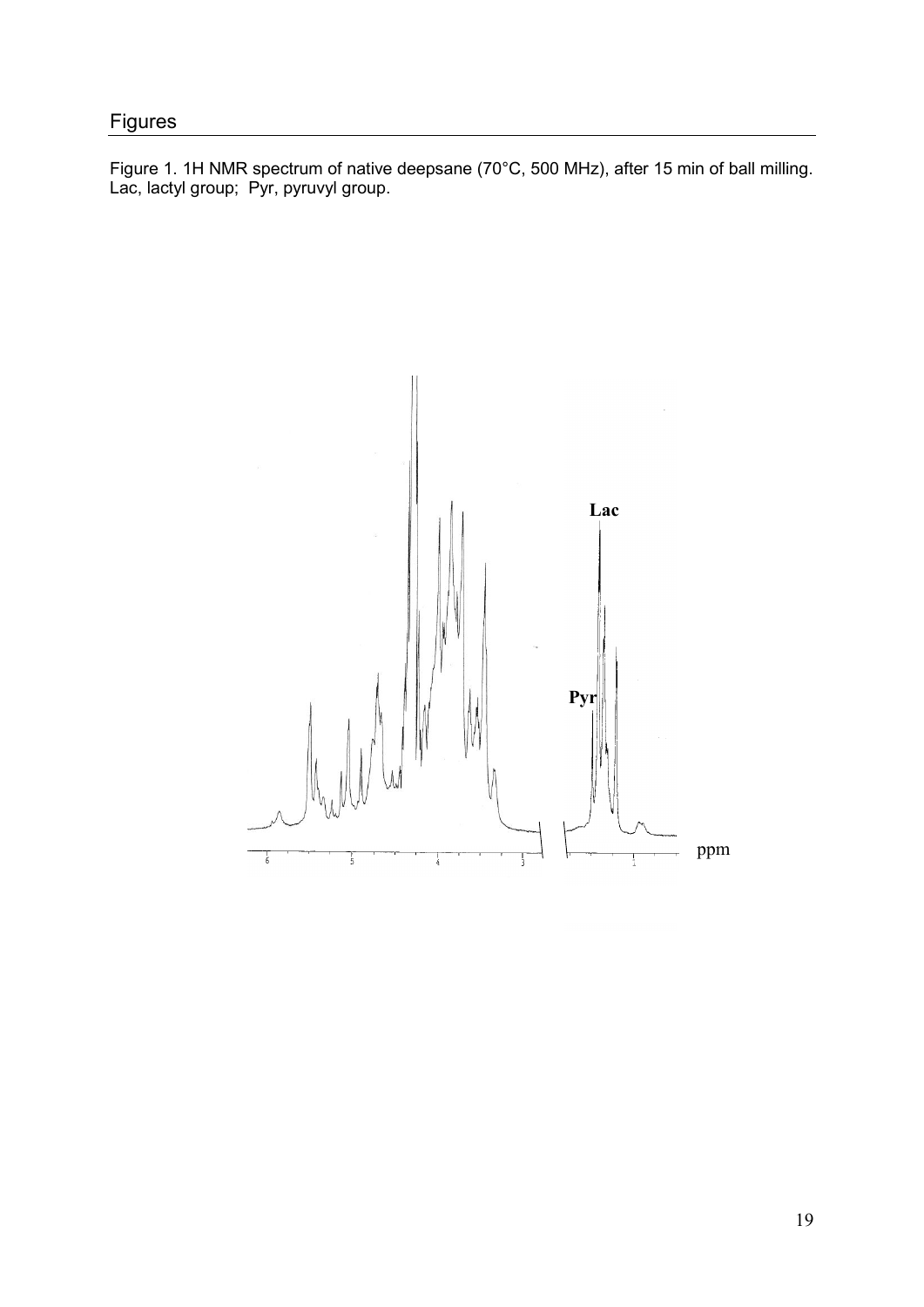Figure 2. Chemical structures and CID MS/MS spectra of the [M-H]- precursor ions at A: m/z 545.2 for the SD-1 oligosaccharide; B: m/z 377.2 for the SD-2 oligosaccharide; C: m/z 539.2 for the SD-3 oligosaccharide; with annotated fragments and losses. Lac, lactyl group; Hex, hexose; HexA, uronic hexose; TetrA, uronic tetritol; HexA, uronic hexose; Tetr, tetritol; SO3, sulphate group.

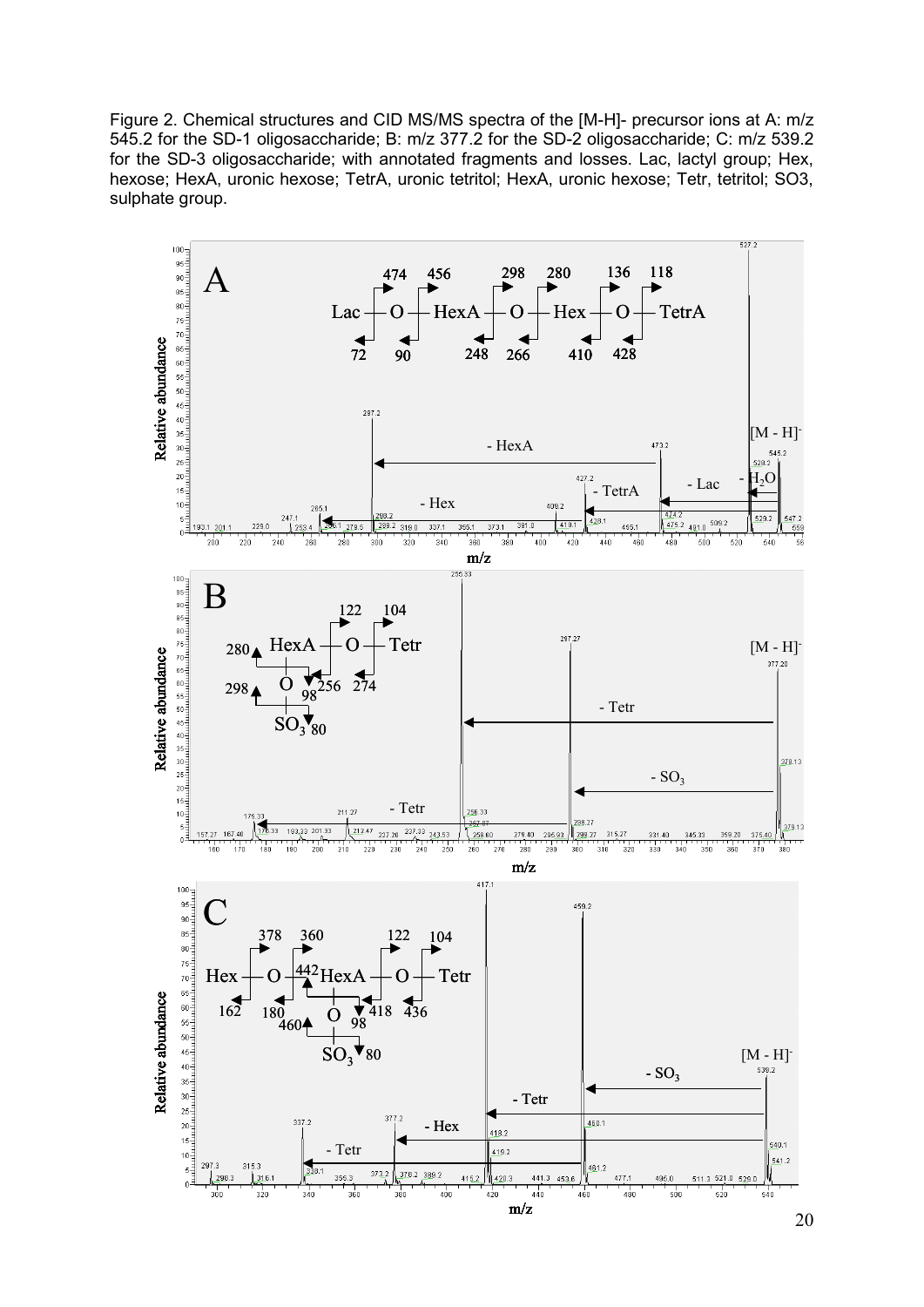

Figure 3. Partial HMBC NMR spectrum for the SD-1 oligosaccharide (RT, 500 MHz).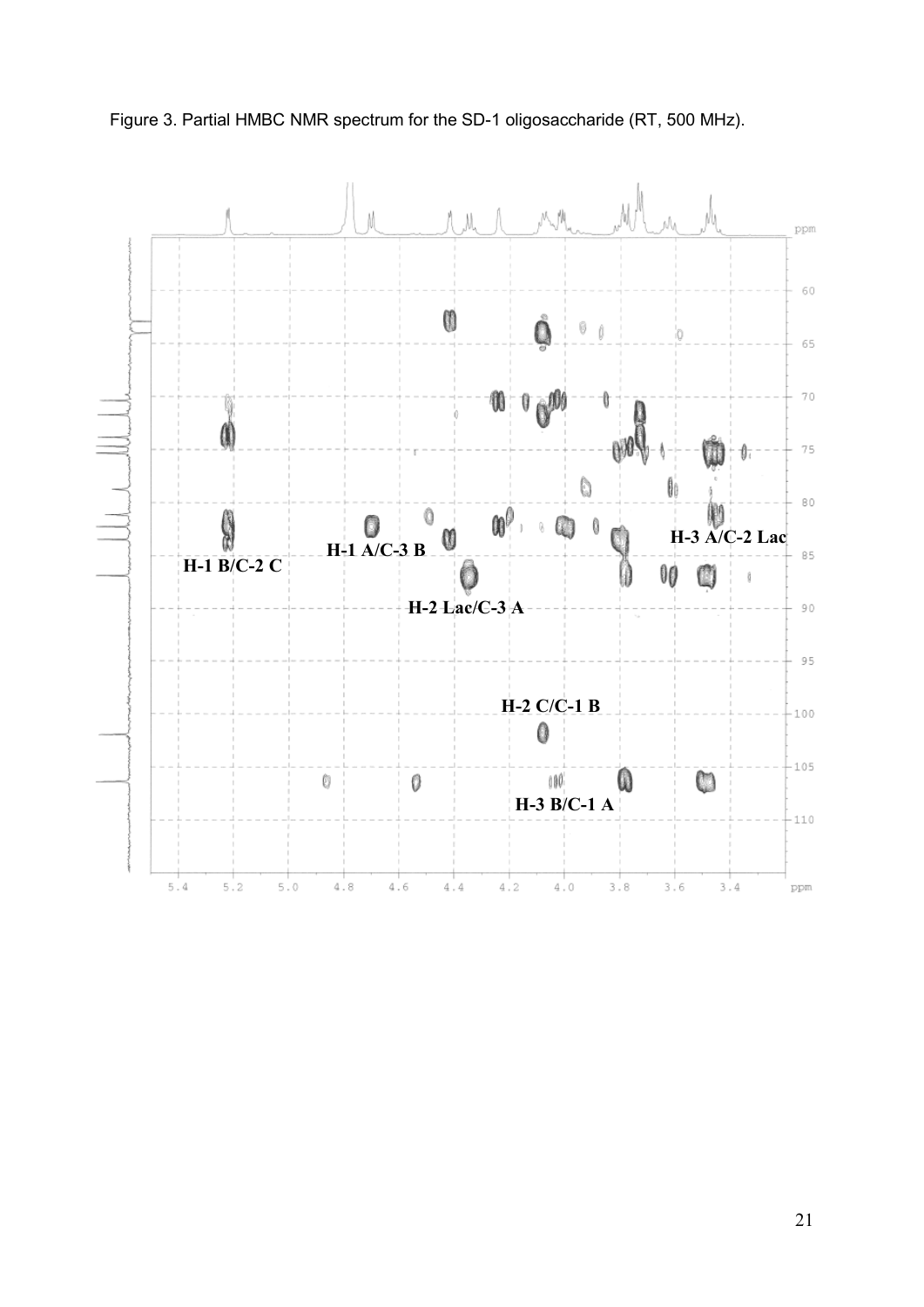

Figure 4. Partial TOCSY NMR spectrum for the SD-3 oligosaccharide in the hydroxyethylidene form (RT, 500 MHz).